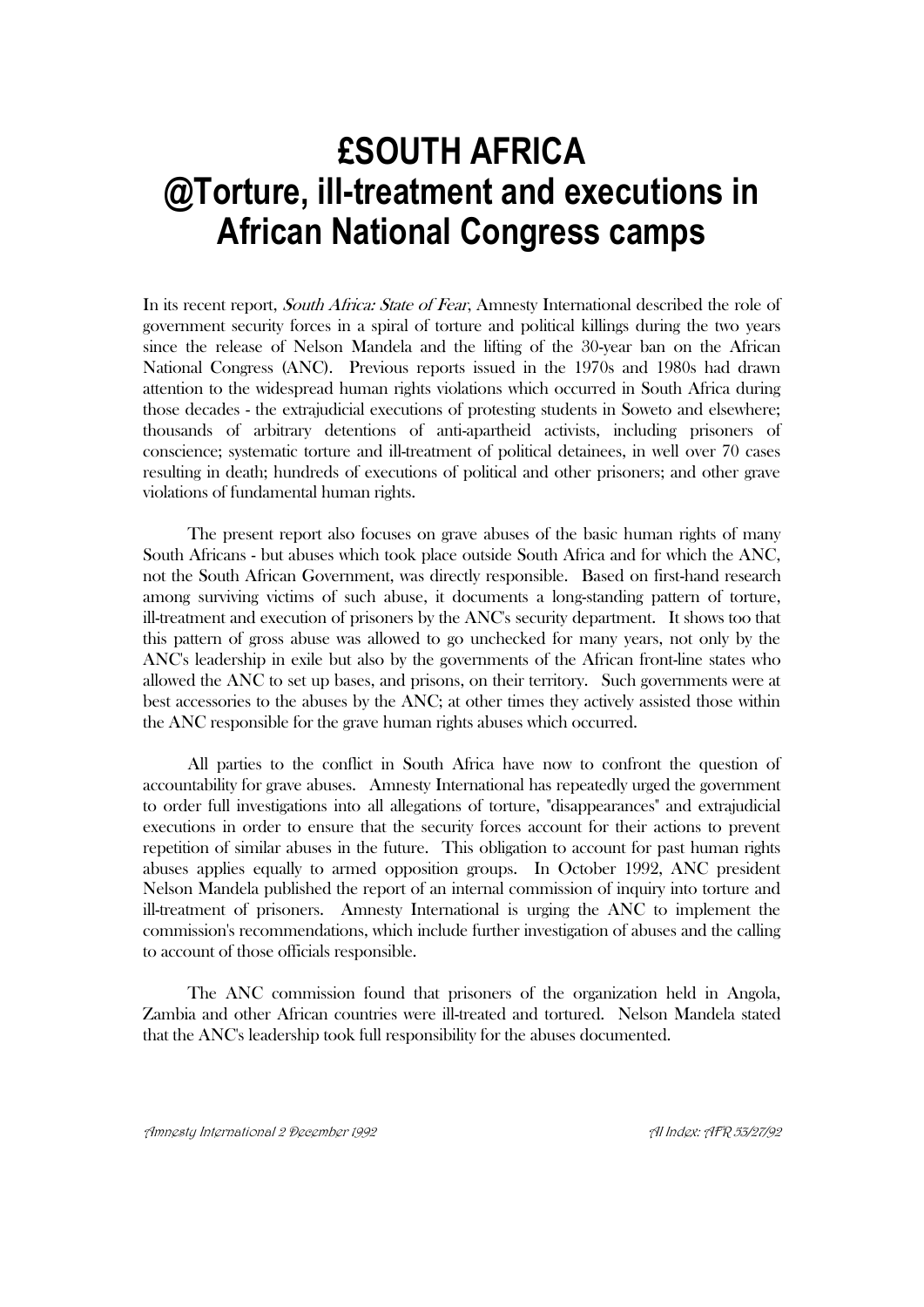The commission's findings accord with allegations which former prisoners of the ANC have made publicly over the past two years. Amnesty International's research into ANC abuses has reached similar conclusions. However, the commission's terms of reference prevented it from investigating a number of important issues. Notably it could not inquire into executions and "disappearances" of prisoners, nor could it establish which ANC officials were responsible for abuses.

For a dozen years or more, prisoners of the ANC were subjected to torture, ill-treatment and executions. These abuses took place at military and prison camps run by the ANC in several African countries, notably Angola, Zambia, Tanzania and Uganda, on occasions with the active collaboration of agents of the governments concerned.

In most of the cases which Amnesty International has been able to document, the victims of such abuses were members of Umkhonto we Sizwe (MK), Spear of the Nation, the military wing of the ANC. When it has been impelled to explain its actions the ANC has described the prisoners it held as agents of the South African state. Although this may have been accurate in some cases, in many other instances those imprisoned by the ANC appear to have been bona fide MK members who had raised concerns about their own conditions or questions of ANC policy. In either case, torture and execution of prisoners cannot be justified.

In the late 1970s large numbers of young South Africans left the country in the wake of the 1976 Soweto uprising and the government's suppression of black consciousness organizations. Most ended up seeking military training from the ANC in Angola. The security department of the ANC - which is separate from the military structures of MK - throughout the late 1970s and early 1980s conducted crackdowns against alleged indiscipline, particularly the use of dagga (marijuana) by MK members, and the expression of dissenting views. Former MK members have described alleged dagga smokers being hung in trees for several days at a time as punishment. A number of MK members are believed to have died as a result of such ill-treatment, including Oupa Moloi, a political officer at Camalundi camp in eastern Angola, who died in 1981.

 In 1984 MK members in Angola rebelled against their military leadership. A majority of the MK soldiers then in Angola appear to have been involved. One of their grievances was the abuses of the security department, often known as Mbokodo, meaning "the boulder that crushes". They also objected to the failure of the ANC to send them back to South Africa to fight against the South African Government and to their deployment in the Angolan civil war in support of the government against rebels of the União Nacional para a Independência Total de Angola (UNITA), National Union for the Total Independence of Angola. The aftermath of the mutiny saw the worst abuses of the security department. Some mutineers were summarily executed. Some were held in poor conditions in Angolan government prisons and many were detained for several years in the ANC's Quatro prison camp in northern Angola, where they routinely suffered ill-treatment.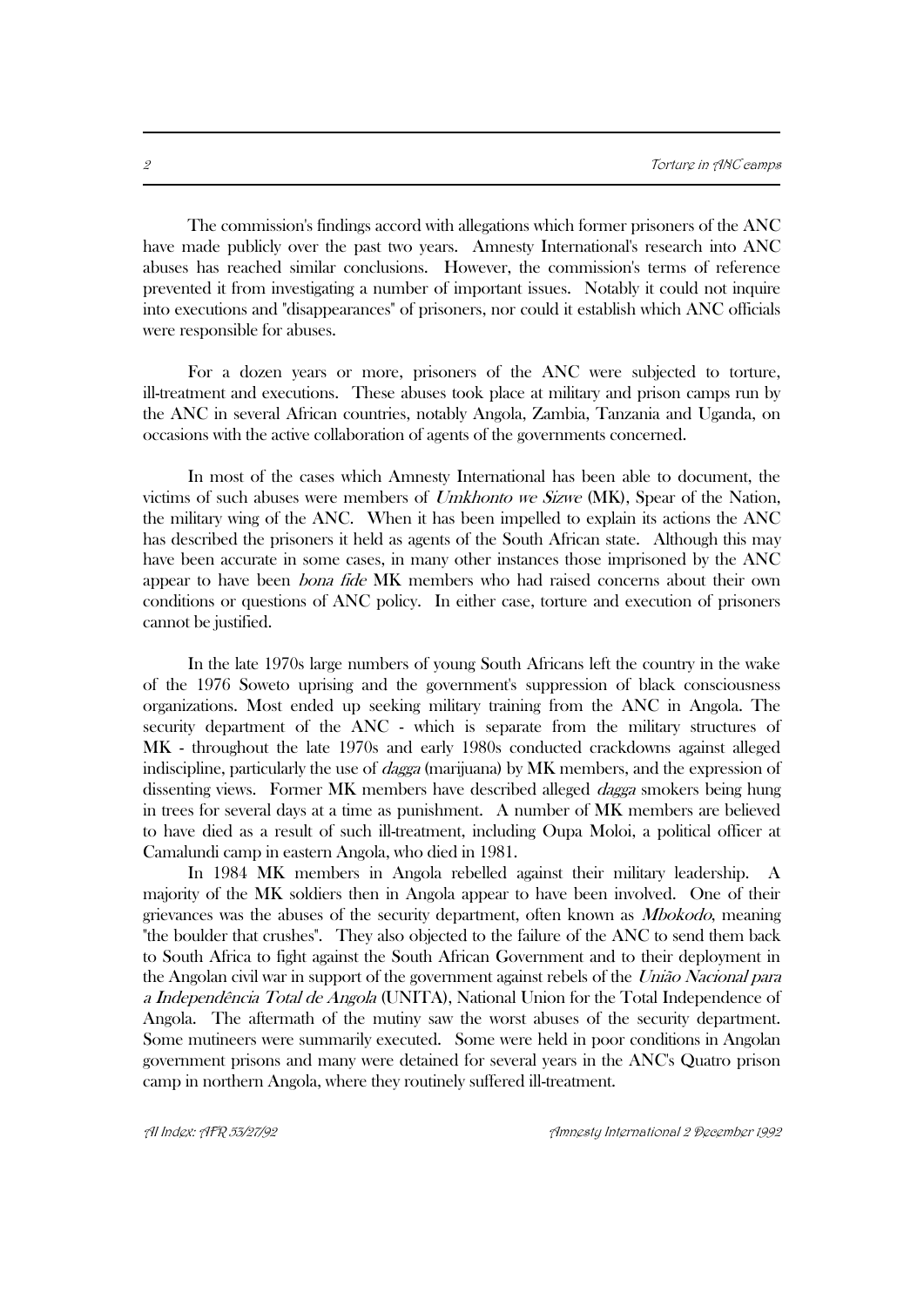In 1988, the ANC was obliged to leave Angola under the terms of the New York Accords between the South African and Angolan Governments. Many of the imprisoned mutineers in Quatro were released and sent to ANC camps in Tanzania. Others continued to be detained at ANC installations in Uganda. Conditions in Uganda were significantly better than those in Quatro, although instances of ill-treatment of prisoners were still reported.

Other cases of abuse against prisoners continued throughout this period, notably in Lusaka, Zambia, where the security department had its headquarters. The incidence of arbitrary detention and torture appears to have been highest in periods when the security department believed - often with good reason - that it had evidence of infiltration by agents of the South African state. Thus there was a major "spy scare" in 1981 and again in 1988-89. The best known victim of these internal witch hunts was a senior MK commander, Thami Zulu, who died in November 1989 after 14 months of detention on the suspicion that he was a South African government spy.

In August 1991 the last of the mutineers were released from detention in Uganda and returned to South Africa. At this point the ANC stated publicly that it no longer held any prisoners, although Amnesty International was aware at the time of the continued detention of six prisoners at Dakawa camp in Tanzania and has since interviewed former prisoners released from other prisons in Tanzania during 1992. The ANC agreed in September 1991 to give the International Committee of the Red Cross (ICRC) access to its camps, but in March 1992 the ICRC publicly complained that it had not been allowed to visit. Now, more than a year after the initial agreement, no visits have yet taken place. Thus, although the claims of anti-ANC sources that it still holds dozens or even hundreds of prisoners cannot be substantiated, nor can the ANC's position that all have been released.

## The problem of indemnity

The report of the ANC commission of inquiry and Nelson Mandela's acceptance of the ANC's responsibility for abuses contrast with the continuing failure of the South African Government to take responsibility for the many and massive violations of human rights by its agents.

The ANC commission was not mandated to establish individual accountability for human rights abuses. Instead it submitted to Nelson Mandela a confidential list of names of ANC officials alleged to have committed abuses and recommended that they should be the subject of further investigation by a fully independent body. Amnesty International fully endorses the commission's recommendation that any individual found to be responsible for human rights abuses should not be allowed to hold any future position of responsibility for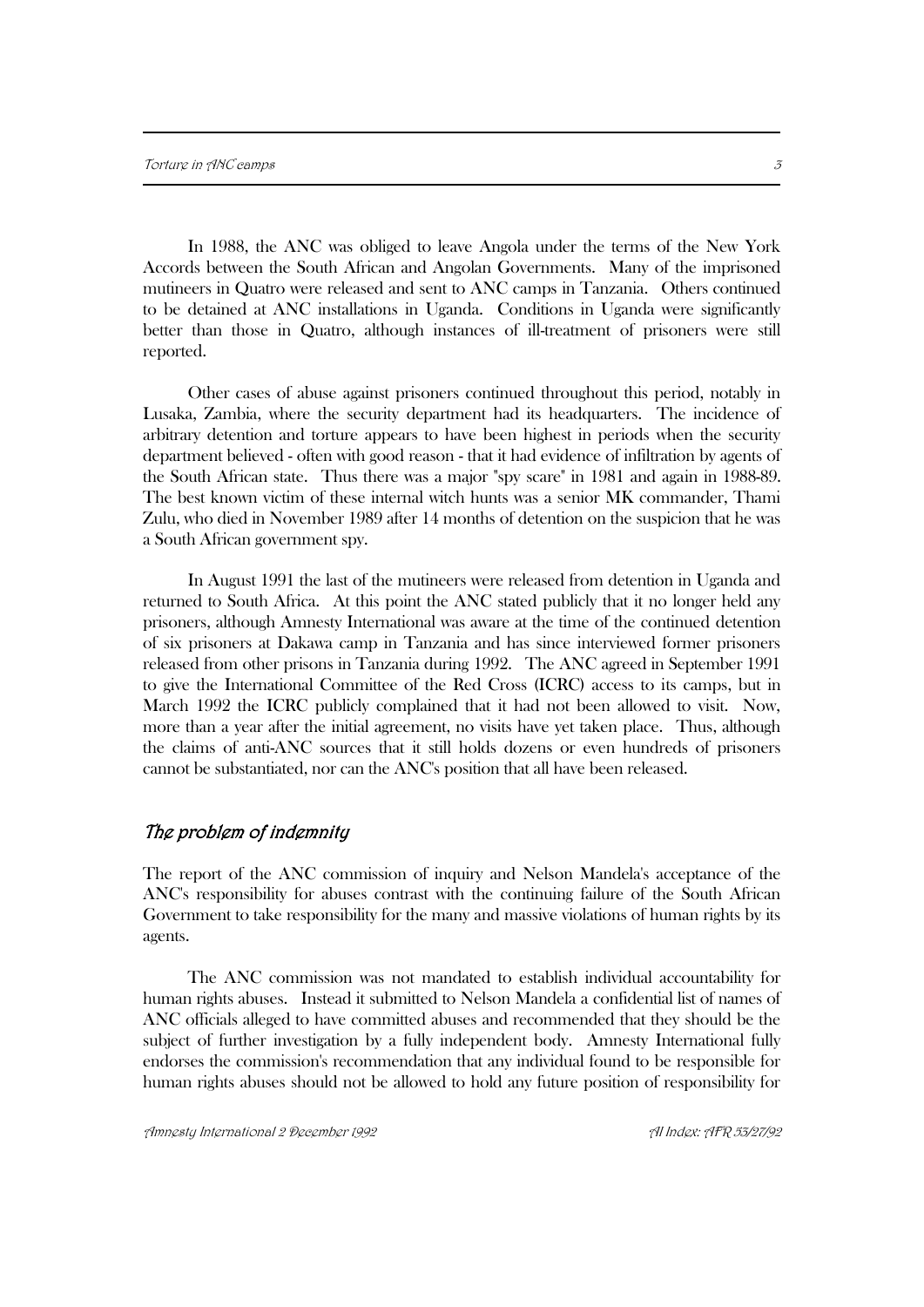law enforcement or custody of prisoners. Amnesty International also considers that such individuals should be brought to justice.

The publication of the ANC commission's report was closely followed by the passing of the government's *Further Indemnity Act*, which will have the effect of indemnifying, among others, security personnel who have carried out torture and extrajudicial executions. South Africa's State President is empowered to appoint a National Council on Indemnity to consider applications for indemnity from any person who has "advised, directed, commanded, ordered or performed... acts with a political object". The Council's proceedings are to be conducted in secret. ANC members responsible for abuses could presumably also benefit from the indemnity provisions.

The Act has been widely criticized by many within South Africa, including the ANC, and was rejected in Parliament. However, the government forced the measure through by referring it to the 60-member President's Council, which has an inbuilt majority for the ruling National Party.

Amnesty International is opposed in principle to any amnesty or indemnity measures which prevent the emergence of truth or the accountability of those responsible for human rights violations. The *Further Indemnity Act*, like many such laws, is described as necessary "in order to promote reconciliation and peaceful solutions." However, in Amnesty International's opinion, reconciliation is only likely to emerge once the demand for truth and justice has been satisfied. An amnesty for human rights violators undermines the principle that governments and security apparatuses are subject to the rule of law and accountable for their actions. Thus it provides an extremely dangerous precedent for the future.

The ANC and the South African Government are both party to a process of negotiation which will at some point see the emergence of a new constitution protecting the fundamental rights of South African citizens. However, if those who have violated such rights in the past through torture and political killings are allowed to enjoy impunity for their actions then the rule of law and future constitutional order will rest on a very fragile basis.

## Amnesty International and ANC abuses

Amnesty International has consistently condemned the torture or execution of prisoners in any circumstances, whether at the hands of governments or non-governmental entities. In 1991, after extensive debate, the movement's International Council Meeting extended Amnesty International's mandate to include research and campaigning against gross abuses by political armed opposition groups. In the case of the ANC, however, Amnesty International has intervened over the years in various cases where governments have been complicit in abuses. Amnesty International has also called on these governments, notably in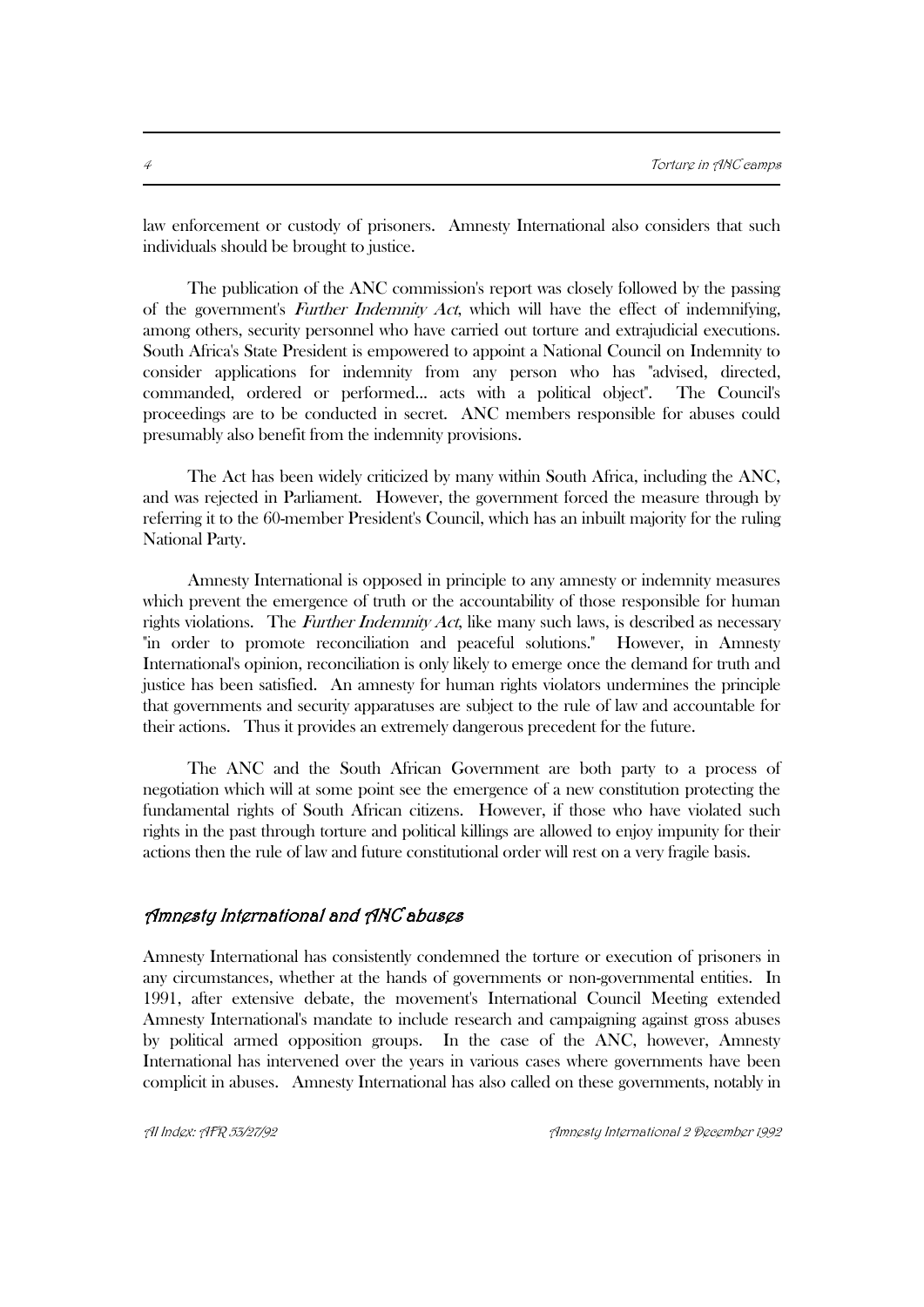Angola, Zambia and Tanzania, to take effective action against ANC officials responsible for human rights abuse.

The purpose of publishing this report at the present time is more than purely historical. The issue of abuses by the ANC remains a cause of genuine public concern in South Africa for two main reasons. First, the ANC has a responsibility to its former prisoners and to relatives of those who died or "disappeared" at its hands to account fully for their fate. The establishment of a commission of inquiry into abuses and the publication of its report were an important first step in this process. However, the commission of inquiry was flawed in a number of important respects - it was not fully independent and its mandate was too narrow. In any event, it is essential that investigations by an independent body continue to establish the truth of what happened in the ANC camps.

Secondly, at a time when South Africa is in a state of political flux, it is essential to establish the principle of accountability for human rights abuses by all parties.

There is a third reason why this report is being published now: in past years it was not possible for Amnesty International to establish with a high degree of certainty what was happening in the ANC camps. For example, many of the abuses documented here took place in Angola. In the first half of the 1980s Amnesty International had difficulty obtaining information about a number of groups of prisoners held for political reasons in Angola - not only those held by the ANC or the Angolan Government, but also those held in equally secretive circumstances by UNITA and by the South West African Peoples' Organization (SWAPO) of Namibia. Equally, there were frequent accounts of the detention and torture of prisoners by the ANC at Mbarara in south-western Uganda. After investigation Amnesty International has not been able to substantiate these allegations, although it has gathered clear evidence about an ANC prison camp at Bukoloto, near Kampala.

Although Amnesty International learned about - and was able to intervene over - a number of individual cases, the full scale of abuses only began to emerge in 1990 when former prisoners of the ANC began to return to South Africa and relate their experiences publicly. Even now it is clear that the picture is not complete, which is why further investigation is required, along with unhindered access for the ICRC.

In the course of preparing this report, we have drawn upon a number of cases in which Amnesty International took action at the time, as well as conducting fact-finding visits to South Africa in October 1991 and August 1992 to gather oral and written testimony from former prisoners of the ANC. An Amnesty International observer also attended part of the internal commission of inquiry into abuses in August 1992, at the commission's invitation.

## Angola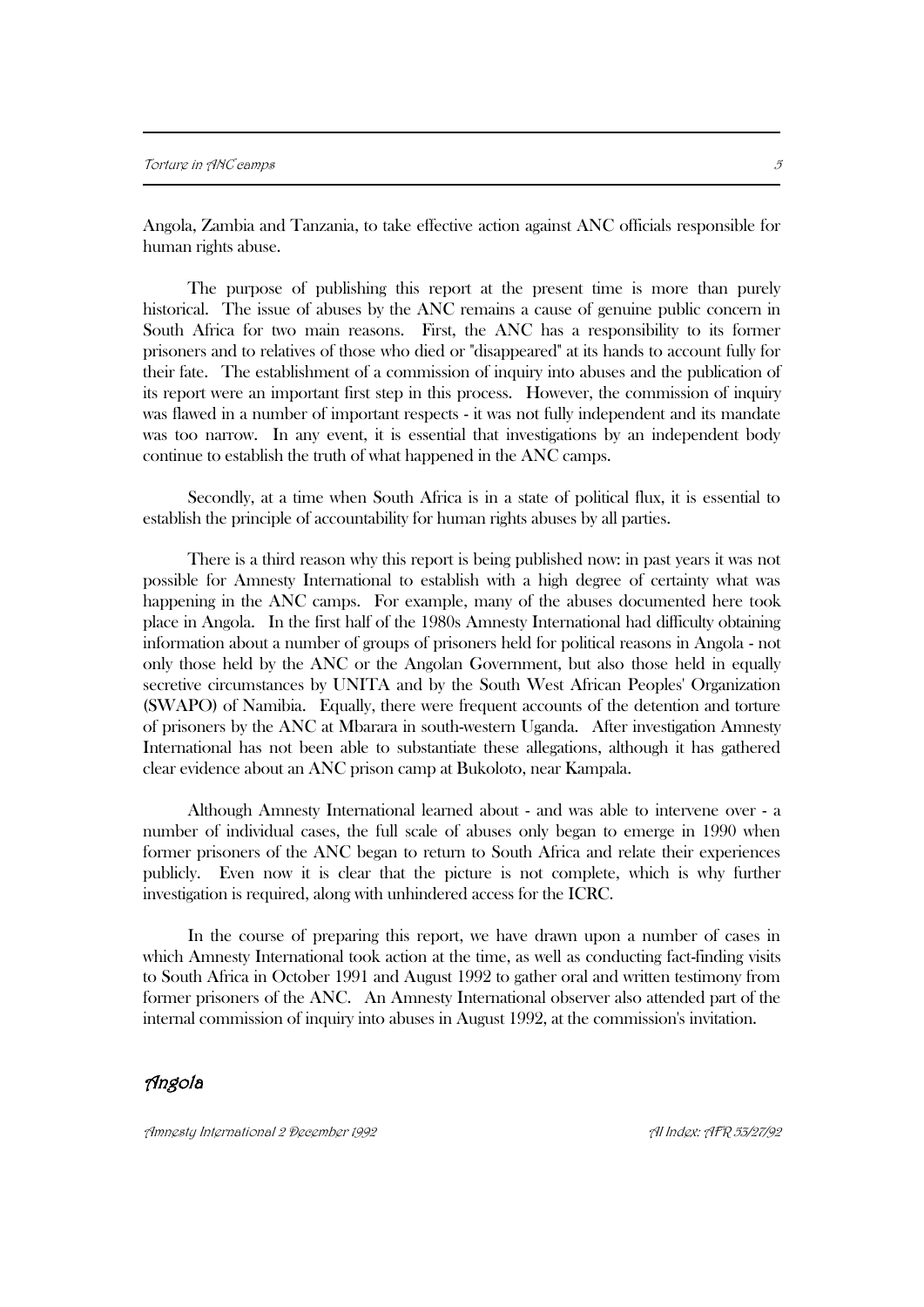#### **The mutiny<sup>1</sup>**

Many of the worst abuses against prisoners of the ANC occurred in the aftermath of a mutiny by large numbers of MK soldiers in Angola in early 1984. The mutiny was itself prompted in part by the repressive role of the ANC security department. In February 1984 troops at Viana transit camp on the outskirts of Luanda rebelled and were soon joined by guerrillas from the Malanje Front in eastern Angola who had been fighting against UNITA. Security personnel within the camp were disarmed. In a metal container used by the security department for detaining prisoners, the mutineers found the body of a man called Solly, with a bullet hole in his head. Solly had been mentally ill and had criticized the ANC leadership. He was known to have been detained in the container and had apparently been shot by members of the security department.

The mutineers elected a Committee of Ten to represent their views and present their grievances. Troops of the Angolan army surrounded the camp and there was a brief exchange of fire. The mutineers agreed to surrender their weapons on condition that there would be no victimization of those who had taken part. In fact, the security department was allowed back into the camp and a number of those involved in the mutiny, including members of the Committee of Ten, were taken into custody at the State Security Prison in Luanda.

Immediately afterwards the ANC leadership appointed a commission of inquiry, chaired by trade union leader James Stuart, to investigate the mutiny and its causes, including the MK soldiers' grievances against the security department. The Stuart Commission report was submitted to the leadership but was not tabled before the ANC's consultative conference in Kabwe, Zambia, the following year.

Three months after the disturbances in Viana there was a further mutiny in Pango camp to the north of Luanda. This was violently suppressed by loyal MK troops and the mutineers captured. The prisoners were tied to trees, beaten, whipped and had molten plastic dripped on their naked bodies. A summary tribunal condemned seven prisoners to death: James Nkabinde, Ronald Msomi, Mbumbulu, Thembile Hobo, Mahero, Wandile Ondala and Stopper Nyembezi. The tribunal was chaired by an ANC security officer and the accused had no opportunities for legal representation or appeal. They were shot dead by firing squad.

 $\overline{a}$ 

<sup>&</sup>lt;sup>1</sup>The mutiny is often described as *Mkatashinga*, a Kimbundu word referring to the burden carried by MK soldiers. Some former prisoners of the ANC object to the term mutiny as derogatory. It is used here because it is a neutral and accurate way of describing the organized refusal of MK combatants to obey orders until their demands were met. Amnesty International takes no position on the complaints of the MK members - except insofar as they concerned the abuses of the security department - or on the methods they used to make their views known.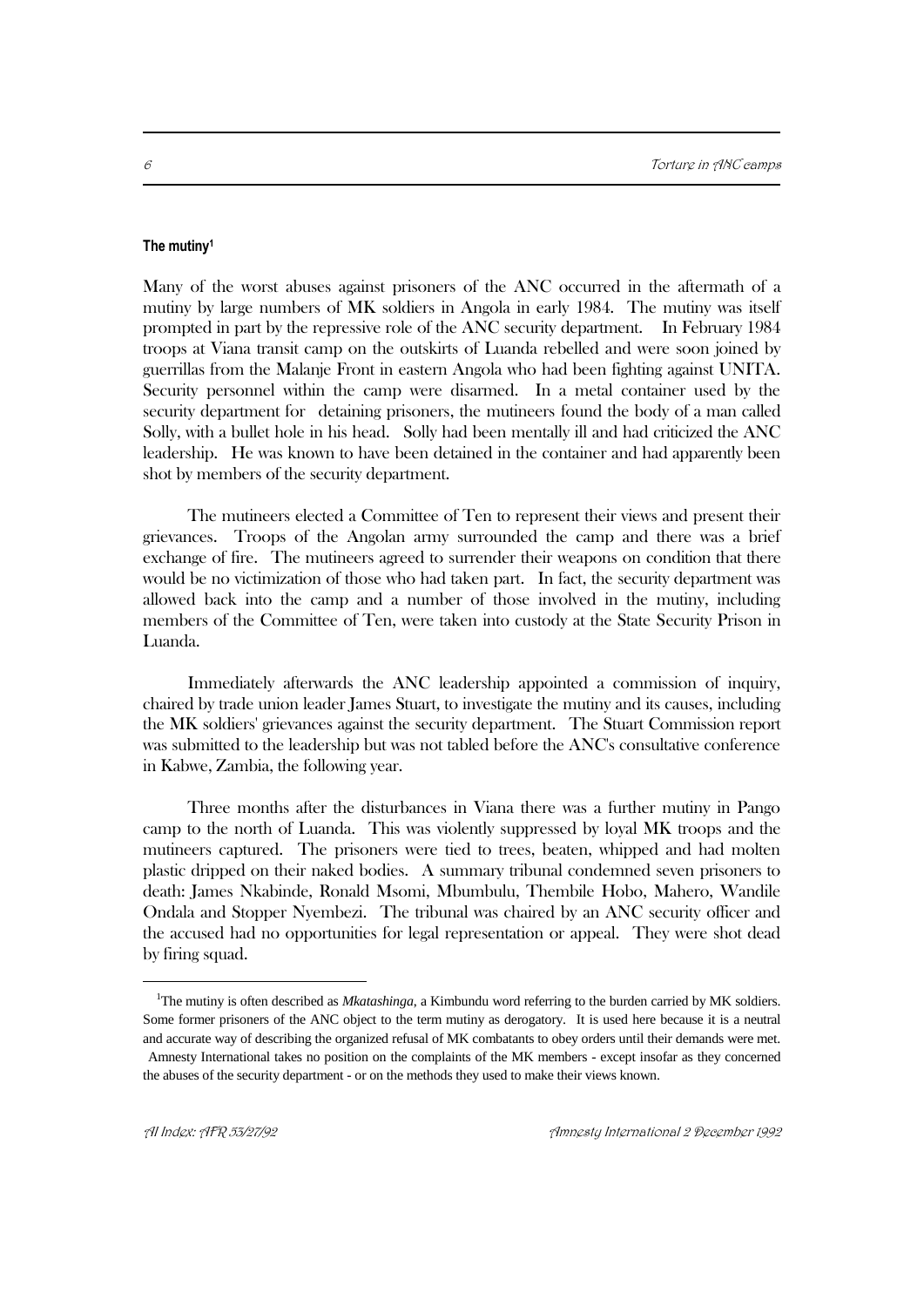The remaining mutineers were kept naked and bound with ropes at Pango camp for three weeks before being transferred to Quatro. It appears to have been the intervention of a senior ANC official, Gertrude Shope, which ended the ill-treatment of the prisoners at Pango as well as preventing any further executions.

#### **Nova Instalação**

Thirty-two of those involved in the mutiny at Viana camp were taken to the Luanda State Security Prison on the Catete road, commonly known as *Nova Instalação* (New Installation). Many of them appear to have been severely beaten while in custody at Nova Instalação, including Kate Mhlongo, a member of the Committee of Ten. A prisoner held in the same prison in 1988 has described being severely beaten and given electric shock torture by ANC security personnel. Accounts differ as to the role of the Angolan authorities in the ill-treatment of prisoners. Some accounts suggest that Angolan officials took part in assaults on ANC prisoners; others that the Angolan prison authorities complained to the ANC about the ill-treatment. The two accounts are perhaps not inconsistent.

General conditions in Nova Instalação were extremely poor. In 1984 the mutineers were held in dark, damp cells, with no blankets or mattresses and concrete slabs for beds. Lavatories were blocked, with urine and excrement overflowing onto the floors of the cells. Food and drinking water were grossly inadequate and disease was rife. Two of the 32 ANC prisoners died there between February and July 1984: Selby Msimang and Ben Thibane. Medical attention appears to have been non-existent and drugs, such as anti-malarials, were only available to the ANC prisoners if they were smuggled to them by Angolan prisoners who had bribed the guards.

#### **Quatro**

Many of the imprisoned mutineers were transferred from Nova Instalação to Quatro, where they were held until late 1988. Situated near Quibaxe in northern Angola, Quatro (the Portuguese word for four) was formally known as Camp 32 or "Morris Seabelo Rehabilitation Centre" after a senior officer in the security department. Quatro was opened in 1979 and although the security officials who ran the camp used the language of "rehabilitation" - beatings and other ill-treatment were always described as "corrective measures" - in fact they were responsible for a regime of extreme brutality and degradation. Most accounts of Quatro received by Amnesty International describe the period between the mutiny in 1984 and the closure of the camp in 1988. However, it is clear from other testimony that prisoners held there before 1984 were subject to similar ill-treatment.

When prisoners arrived in Quatro they were assigned pseudonyms which they were obliged to use throughout their time there. These were invariably insulting or degrading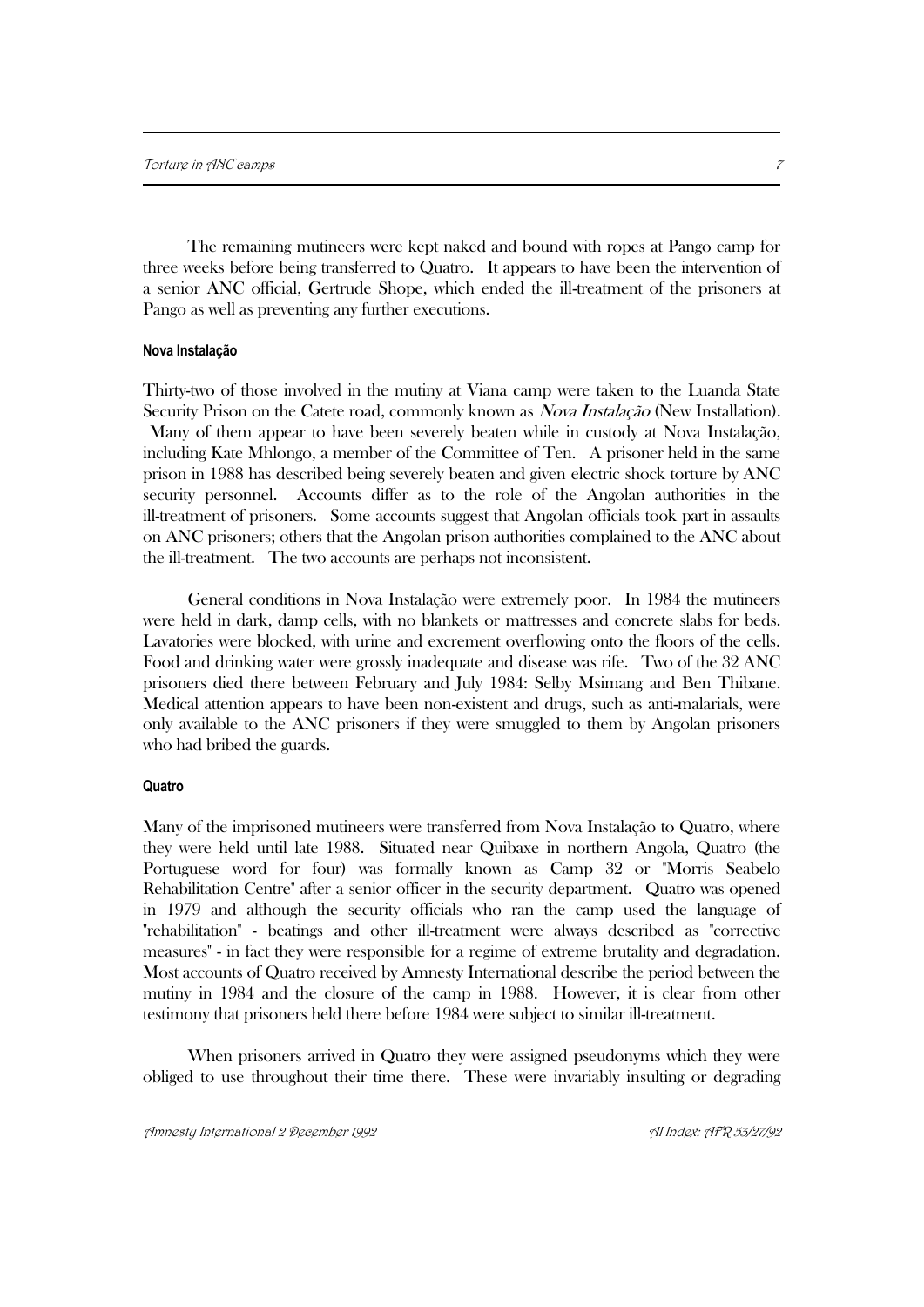names: Muzorewa (after the Prime Minister of the short-lived Zimbabwe-Rhodesia), Dolinchek (a mercenary employed by the South African Government) or names such as porco (pig), *macaco* (monkey) or *lerete* (testicles). Aside from being intended to humiliate the prisoners, these pseudonyms add to the problem of establishing the fate of individuals. Members of MK in any event went under *noms de guerre* (known as travelling names), so a family or an independent investigator trying to establish the fate of someone who did not return from exile may have to penetrate two levels of pseudonyms.

Quatro had seven communal cells and five isolation cells. These were dark with little ventilation and suffocatingly hot. The prisoners' uniforms were made of a heavy grey material. In the daytime the temperature inside the cells was higher than in the sunshine outside and the rooms were overcrowded. While prisoners in some cells were required to perform hard labour outside, others had to remain in their cells all day for months on end. Lavatories consisted of unhygienic plastic containers which created a severe stench. These were emptied in the morning and could not be returned to the cell until the evening, so prisoners held indoors all day had no access to toilet facilities.

Prisoners were allowed to wash themselves and their clothes only every few weeks. Washing water consisted of a single drum passed from cell to cell, so that by the time half the prisoners had used it the water was thick with dirt. There was no opportunity to wash blankets, which became lice-infested.

Food was not nutritionally adequate, consisting mainly of beans and rice or, for a period, diluted tomato purée and rice. Fruit grew in abundance around the camp, but prisoners were never allowed to eat it. Provision of drinking water was also inadequate, particularly in the hot, tropical conditions of northern Angola. Some former prisoners claim that they were only given one cup of water a day.

Disease appears to have been rife, both illnesses associated with the climate, such as malaria, and those resulting from the poor conditions, such as diarrhoea. There was no qualified physician at the camp and the medical orderlies were generally unsympathetic. It is alleged that on occasions medical personnel participated in assaults on prisoners. In these conditions it is not surprising that prisoners died in Quatro. One well-attested case was that of Zaba Maledza (real name Ephraim Nkondo), a member of the Committee of Ten and brother of a prominent member of the anti-apartheid United Democratic Front, Curtis Nkondo. He died shortly after arriving at the camp in mid-1984. His fellow prisoners generally allege that his death was as a result of ill-treatment, although the ANC has stated that he committed suicide.

Many prisoners were required to perform hard labour. The most exhausting and unpopular task was pushing a 1000 litre water tank from the river bed uphill to the camp. Other tasks, such as carrying heavy loads or chopping wood all had to be performed at rapid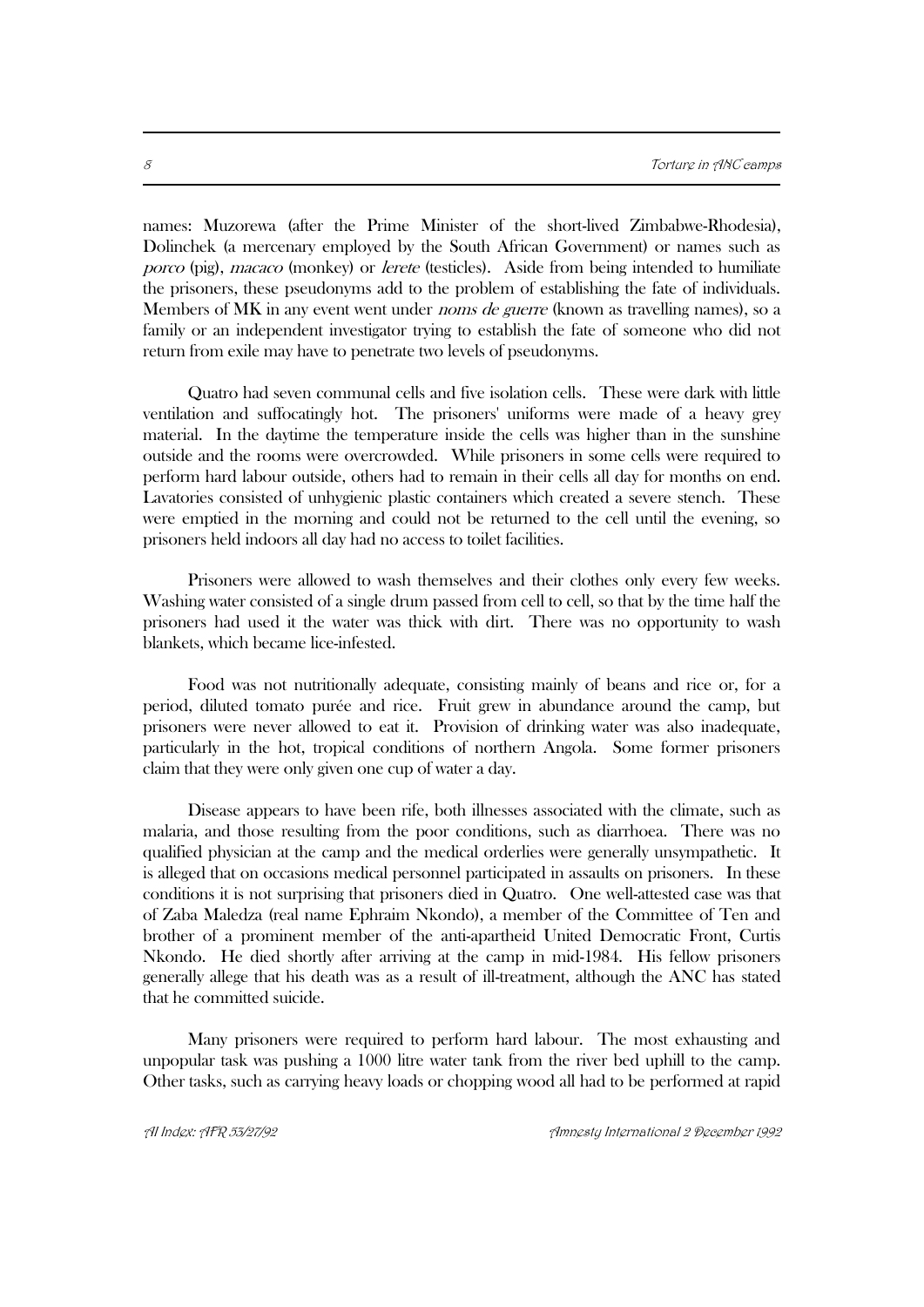speed. Prisoners were always required to run - despite the hot climate, the shortage of water and their own poor nutritional state - in what appears to have been a deliberate effort to humiliate them. Nor were they allowed to talk to each other while they were working.

Torture and other ill-treatment of Quatro inmates appears to have been routine. Many former prisoners describe being severely beaten on arrival at the camp, particularly on the buttocks and the soles of the feet. Prisoners also suffered random beatings and other ill-treatment throughout their time there. In one incident described by two former inmates, guards poured boiling water on the head of a prisoner. The wound blistered and became purulent. A sympathetic medical orderly shaved the prisoner's head to help the wound heal, but the guards repeatedly banged his head against a tree to reopen the wound.

All former Quatro inmates describe a daily round of ritualized abuse. For example, prisoners were asked whether they wanted coffee or guava juice - the choice in reality was whether to be beaten with the sticks of the coffee or guava trees which surrounded the camp. Another regular form of abuse was known as *pompa*: prisoners were made to puff out their cheeks while the guards slapped them in the face, causing great pain to the ears. Some former prisoners have complained that this caused bleeding or pustulation from the ears.

Former prisoners have described a plant growing around the camp which they knew as "napalm". The leaves of the plant would cause itching or stinging: prisoners were forced to crawl through the plants or had the leaves rubbed on their skin. Another regular practice was known as "gas mask": the skin of a pawpaw (papaya) would be rubbed in the face of the prisoner so that he or she could not breathe.

Former prisoners at Quatro have described being forced to crawl through or sit on red ants' nests. Some have described a practice known as "slaughter", whereby they were forced to dig deep holes in the ground and then to climb out of them, sometimes with guards throwing stones at them. This was particularly popular with the guards during the rainy season when the ground was muddy and slippery.

At Quatro, as at other ANC detention centres, there appears to have been particularly abusive treatment of women prisoners. One former prisoner has described being subjected to repeated verbal abuse, as well as beatings, because she refused to have sexual relations with guards. She described an incident where a guard masturbated over her.

What is apparent from the abundant testimony about life in Quatro is that the poor living conditions, the hard labour and the ritualized abuse had no aim but the humiliation and degradation of the prisoners. The systematic nature of the abuses makes it clear that these were no isolated excesses by undisciplined guards but represented a deliberate regime of ill-treatment. The reality was in grotesque contrast to Quatro's stated purpose of "rehabilitation".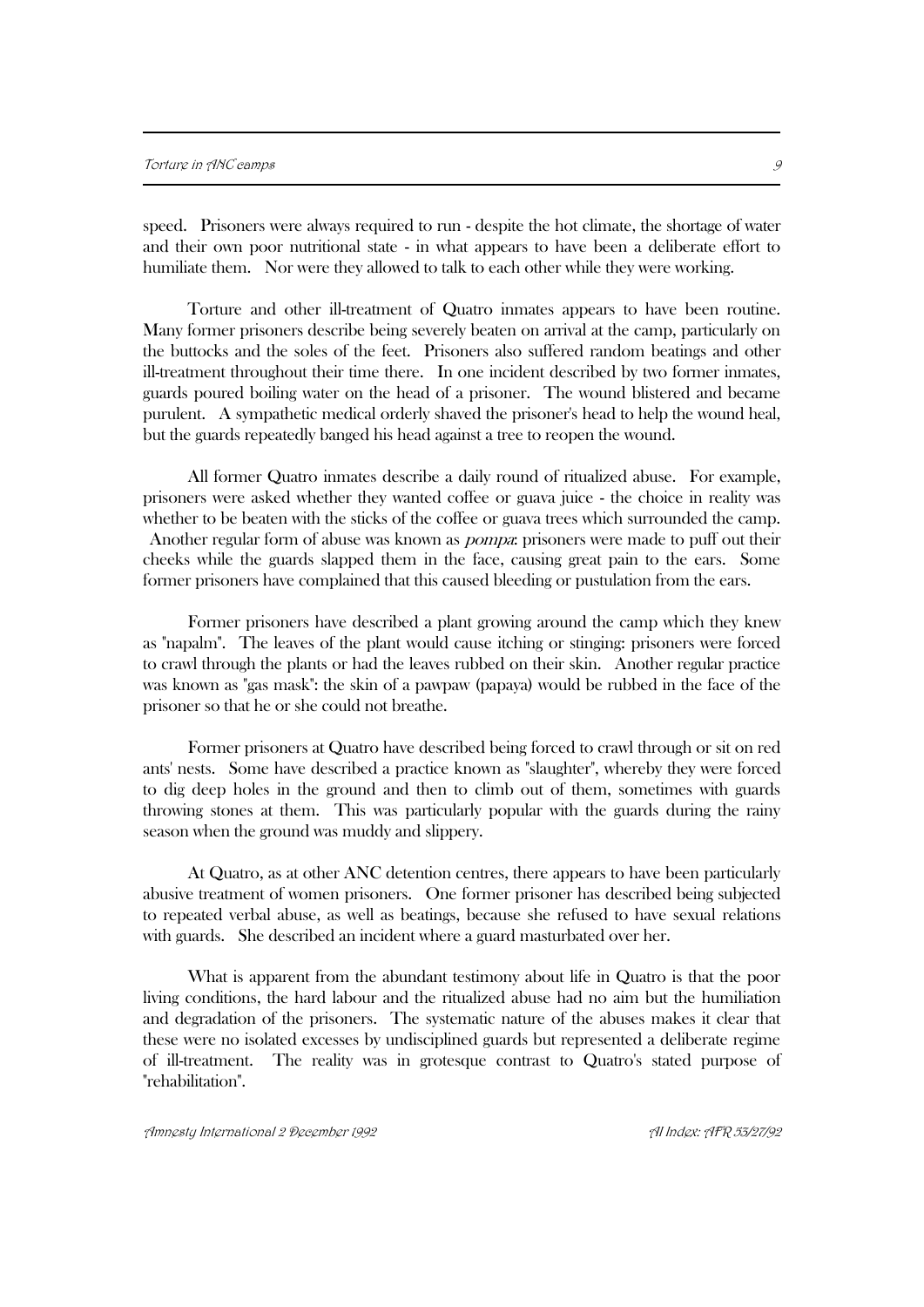# Zambia

Lusaka, the Zambian capital, was for many years the headquarters of the ANC in exile. It was also the headquarters of the security department. Aside from Quatro prison in Angola, the Revolutionary Council building in Villa park (known as RC), a security headquarters known as the "Green House" in Lusaka and another ANC property on the road between Lusaka and Livingstone have been the most frequently mentioned in accounts of torture and ill-treatment. In 1990 the Zambian authorities intervened to close an ANC prison in Lusaka known as "Sun City" (after the gaming and entertainment resort in nominally independent Bophutatswana). In March that year Thabo Twala had been beaten to death while he was a prisoner there.

Amnesty International has received a variety of accounts from prisoners who allege that they were tortured at the RC building between 1981 and 1988. These former prisoners allege that they were beaten with a variety of implements, including batons, wires, hosepipe, barbed wire, iron bars and bicycle chains. In some instances this was on the soles of the feet; in others on the whole body. Usually they were tied up while they were beaten. One prisoner described having molten plastic dripped on his chest. Some alleged that they were placed in waterlogged cells.

In testimony to the ANC's internal commission of inquiry into abuses, Mzwai Piliso, head of the security department for most of this period, admitted that prisoners were sometimes beaten, usually on the soles of the feet, in the course of interrogation.

One prisoner described being tortured in another house in Lusaka, probably the Green House. He alleges that his lips were burned with cigarettes, that he was beaten and that his testicles were squeezed with pliers.

A number of these prisoners then described being taken to a farm outside Lusaka on the road to Livingstone. There was a graveyard on the farm and in two instances former prisoners have described being made to dig their own grave and climb into it. In the case of a prisoner taken there in 1985 he alleges that the hole was filled in up to his neck and that a plastic bag was placed over his head until he lost consciousness. Another described being pelted with stones as he tried to climb out. He also alleges that in mid-winter he was stripped naked, tied to a tree and doused with cold water.

In each instance the purpose of this torture was to force the prisoner to sign a confession which had already been prepared by security officials. Thus the torture in the security establishments in Lusaka appears to have differed in intention from the largely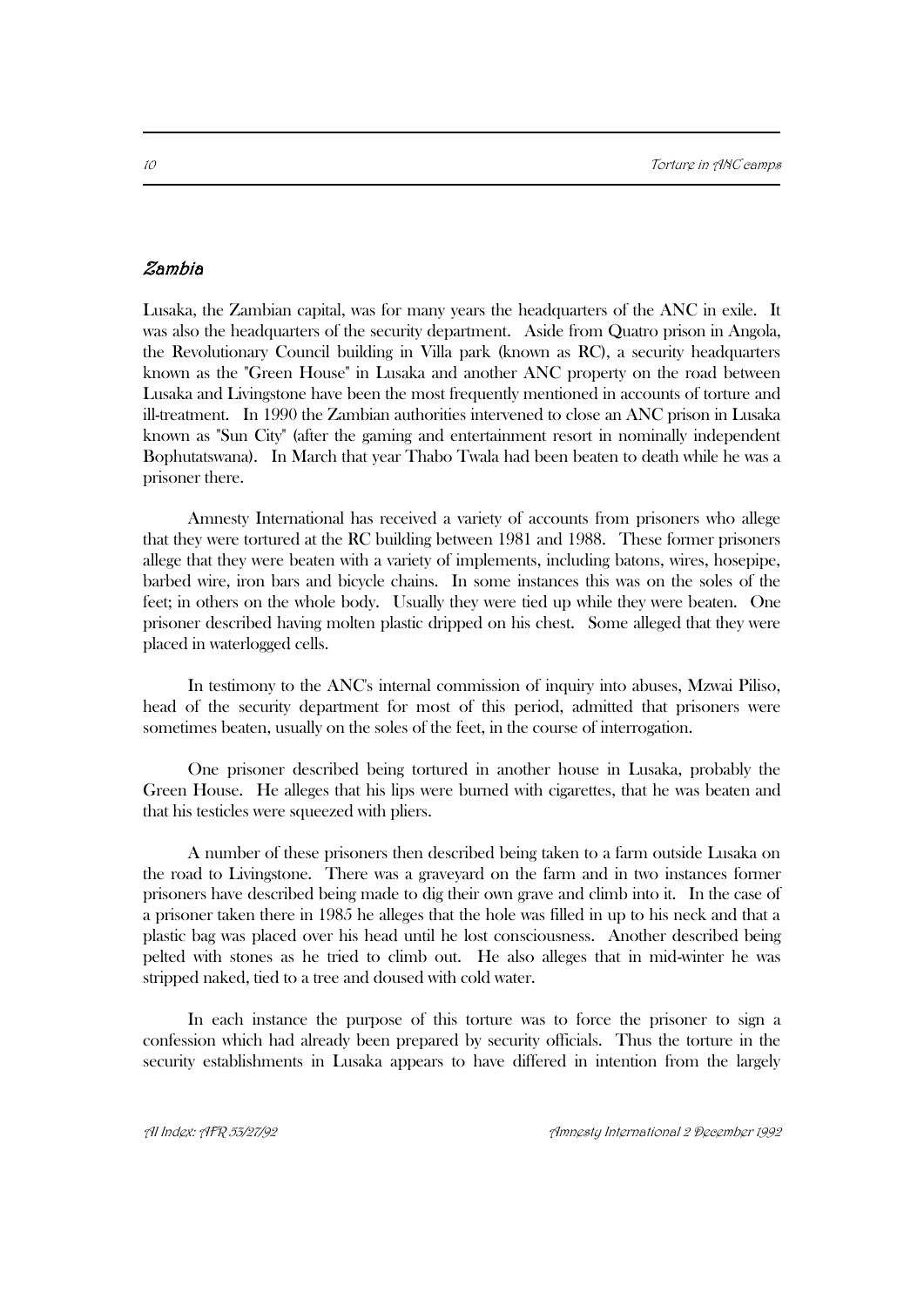random brutality inflicted on prisoners in Quatro. In some cases it also appears to have been carried out with the knowledge of senior members of the ANC security department.

A particular cause of concern has been the collaboration of Zambian officials with the ANC security department. For example, in two separate instances in May 1987 Zambian officials of the Organization of African Unity's Liberation Committee handed ANC "dissidents" into the custody of the security department. At least one of the two, Oupa Khoza, had resigned from the ANC two months earlier. Both he and the other man, Peter Lerumo, had sought the protection of the United Nations High Commissioner for Refugees (UNHCR); however, effective protection was not provided.

#### **The case of Sipho Mbeje**

Sipho Hubert Mbeje, an ANC member in Zambia, was subjected to a series of assaults by officials of the security department between 1987 and 1989 and then imprisoned for more than two years by the Zambian authorities. Although Sipho Mbeje (whose travelling name was Kaiser Khumalo) was able to identify by name a number of those who assaulted him, the Zambian authorities appear to have taken no action against them.

Sipho Mbeje was first assaulted on 17 September 1987 and taken to the RC building. After two weeks he escaped, but was recaptured, taken back to RC and beaten. He escaped again and this time was able to contact the office of the UNHCR. In December 1987, after his release, Sipho Mbeje resigned from the ANC and placed himself under the protection of the UNHCR. The UNHCR concluded that he was still suffering from the after effects of a severe beating and that his life was in danger from the ANC if he remained in the country. However, the UNHCR was not able to secure him asylum elsewhere and he remained in Zambia.

In August 1989 armed ANC security officials again assaulted and abducted Sipho Mbeje. Three other former ANC members were abducted at the same time: Norman Phakhati, Richard Sikhosana and David Lephoto. Some three weeks after their detention, in response to public appeals on behalf of the four men, the ANC stated that the four were suspected of involvement in recent bomb attacks against the ANC in Zambia. However, no evidence was ever presented to substantiate these claims and relatives of the men alleged that they had been detained because they had protested about the contrast between poor conditions in ANC refugee camps and the affluent living standards enjoyed by the ANC's leadership.

After a court application by the UNHCR on Sipho Mbeje's behalf, the secretary general of the ANC, Alfred Nzo, was summoned to appear before a Lusaka magistrate to explain his whereabouts. The result was that Sipho Mbeje was handed over to the Zambian authorities and charged with assaulting his girlfriend. Throughout his unlawful detention by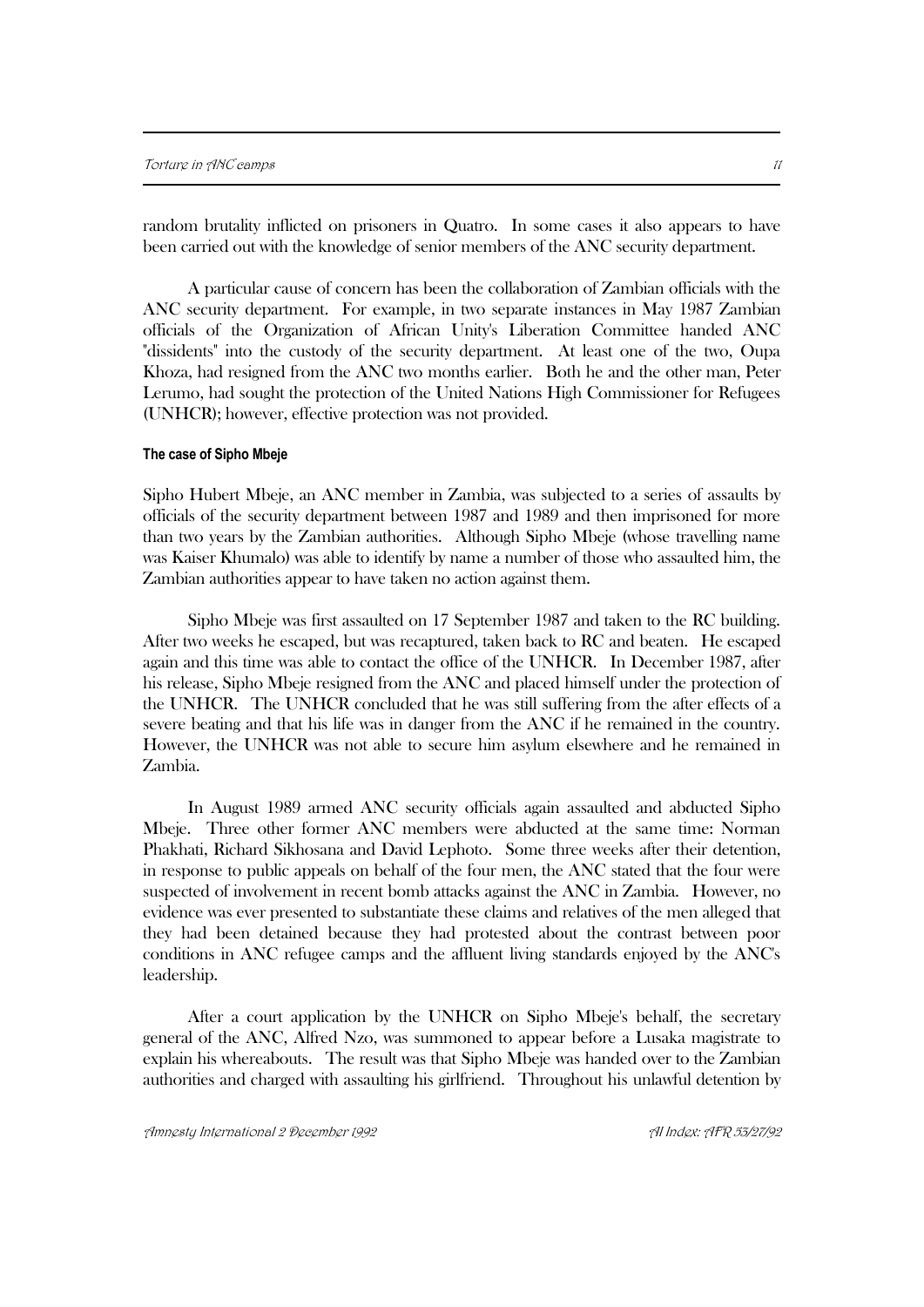the ANC there had been no mention of this alleged offence, nor had the Zambian police made any attempt to arrest him from the time of the alleged assault in November 1988 until August 1989 when he was abducted by the ANC. Moreover, the victim of the alleged assault, Sipho Mbeje's former girlfriend named Esther, was never called to give evidence. His trial was held with unusual rapidity and in October 1989 he was sentenced to two years' imprisonment. The three men abducted with him had all been released without charge.

Sipho Mbeje's case was unusual in that the Zambian courts attempted to exert some control over the activities of the ANC security department. However, despite his unlawful abduction by the ANC on several occasions, clear evidence from Zambian physicians supporting his allegations of assault, his own identification of 13 named ANC officials who took part in these assaults and the presence of other witnesses, the Zambian authorities took no action against those responsible for these abuses. Instead Sipho Mbeje served more than two years' imprisonment after a conviction which appears to have been unsafe.

#### **The case of Thami Zulu**

Perhaps the single case which has aroused the most concern within the ranks of the ANC has been the death in November 1989 of Thami Zulu (real name Muzi Ngwenya), a senior MK commander, days after his release from 14 months' detention in the custody of the ANC security department. Thami Zulu had been commander of MK's Natal Command since 1983. Natal was one of the most active centres of MK military operations but also suffered high casualty rates. There had long been a suspicion that there was a highly placed South African police agent in the Natal Command.

In early 1989 Thami Zulu's deputy, known variously as Cyril, Ralph or Fear, died in the custody of the ANC security department. The official explanation was that he had choked on his own vomit, although there was never any independent investigation. The evidence against Cyril appears to have consisted of an unsigned confession in his own handwriting.

In August 1988, after the ambush and killing of nine MK members by South African security forces on the Swaziland border, Thami Zulu was detained by the ANC security department on suspicion that he was a government agent. He was apparently held for a year under a form of house arrest, although according to a subsequent internal commission of inquiry his interrogators concluded at an early stage that there was no evidence that he was a South African Government agent (while criticizing him for reckless negligence). From August 1989 until shortly before his death he was held in solitary confinement in the White House, another ANC detention centre in Lusaka.

In the five days between Thami Zulu's release and his death in a Lusaka hospital his condition declined rapidly. He suffered acute diarrhoea and became chronically weak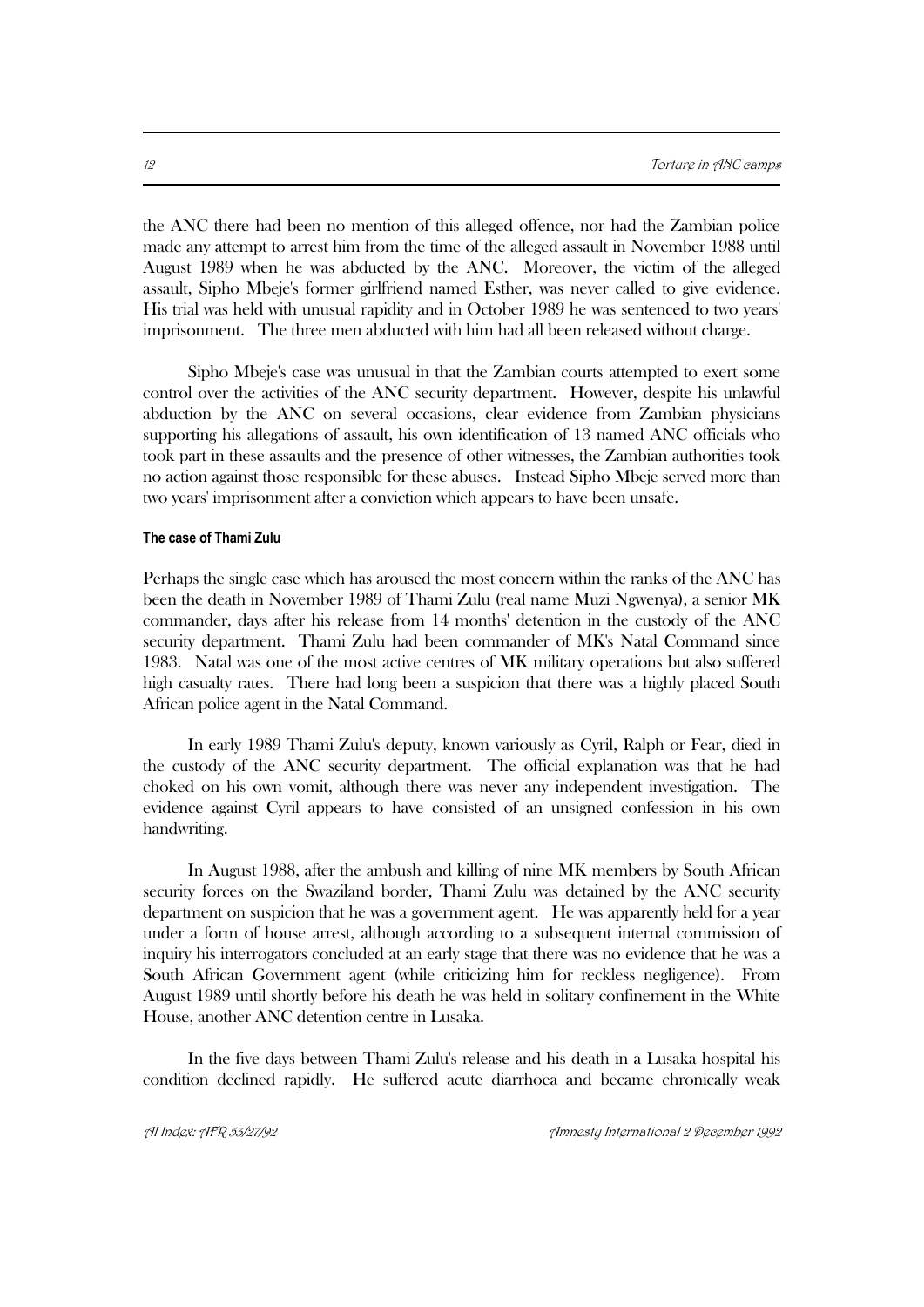before dying of heart and lung failure. Post-mortem examinations established a number of factors relating to his health, although not with any certainty the cause of the heart and lung failure. First, he was found to be HIV-positive. Second, he was found to be suffering from tuberculosis. He had suffered from the disease in the past and it appears that it had recurred during his period of detention and he had not received treatment for it. Thirdly, the examinations found traces of Diazinon, an organo-phosphate pesticide. The traces were found in the stomach, suggesting it had been administered recently. In any case, this poison is excreted from the body, supporting the conclusion that it had been given to Thami Zulu within 48 hours of his death. A quantity of alcohol - 0.8mg - was also found in his bloodstream, leading the internal commission of inquiry to conclude that the poison had been administered in beer. The commission was emphatic that the Diazinon could only have been part of an assassination attempt by South African Government agents. However, the commission appears to have been speculating on the basis that the South African security forces are known to have used poison in other assassination attempts. It remains a mystery who administered the poison, how and why. He had already been admitted to hospital at the time when he must have taken the poison and, according to press reports, was constantly accompanied by MK personnel.

#### **The case of Katiza Cebekhulu**

Two key figures in the trial of Winnie Mandela on charges of assault and kidnapping have been held in Zambia, apparently to prevent them from testifying in her trial. One of them, Katiza Cebekhulu, remains in a Zambian government prison. The other, Gabriel Pelo Megkwe, a witness in the case, was held for several months in ANC custody before being returned to South Africa earlier this year.

Winnie Mandela, the estranged wife of ANC President Nelson Mandela, was found guilty in a South African court in early 1991 of involvement in the kidnapping and assault of four young men at her Soweto home in 1988. One of the four, Stompie Moeketsi Seipei, aged 14, was murdered. However, the trial judge found that Winnie Mandela had not participated in the assault, merely acting as an accessory. It was widely believed that Katiza Cebekhulu would testify that he had witnessed Winnie Mandela beating the four, including Stompie Seipei. In February 1991, before he had given evidence, Katiza Cebekhulu secretly left the country and spent three months in a Lusaka hotel. In May 1991 he gave an interview to the press and was promptly placed in what the Zambian authorities called "protective" custody in a Lusaka prison. The Zambian authorities have repeatedly failed to respond to requests from Amnesty International to explain the legal basis for Katiza Cebekhulu's detention. In April 1992 Zambia's chief immigration officer told a Lusaka newspaper that he had asked the Ministry of Home Affairs to release Katiza Cebekhulu since he was not an illegal immigrant. In September 1992 the Lusaka High Court heard that Katiza Cebekhulu remained in detention without charge or trial, although he had been served with a deportation order.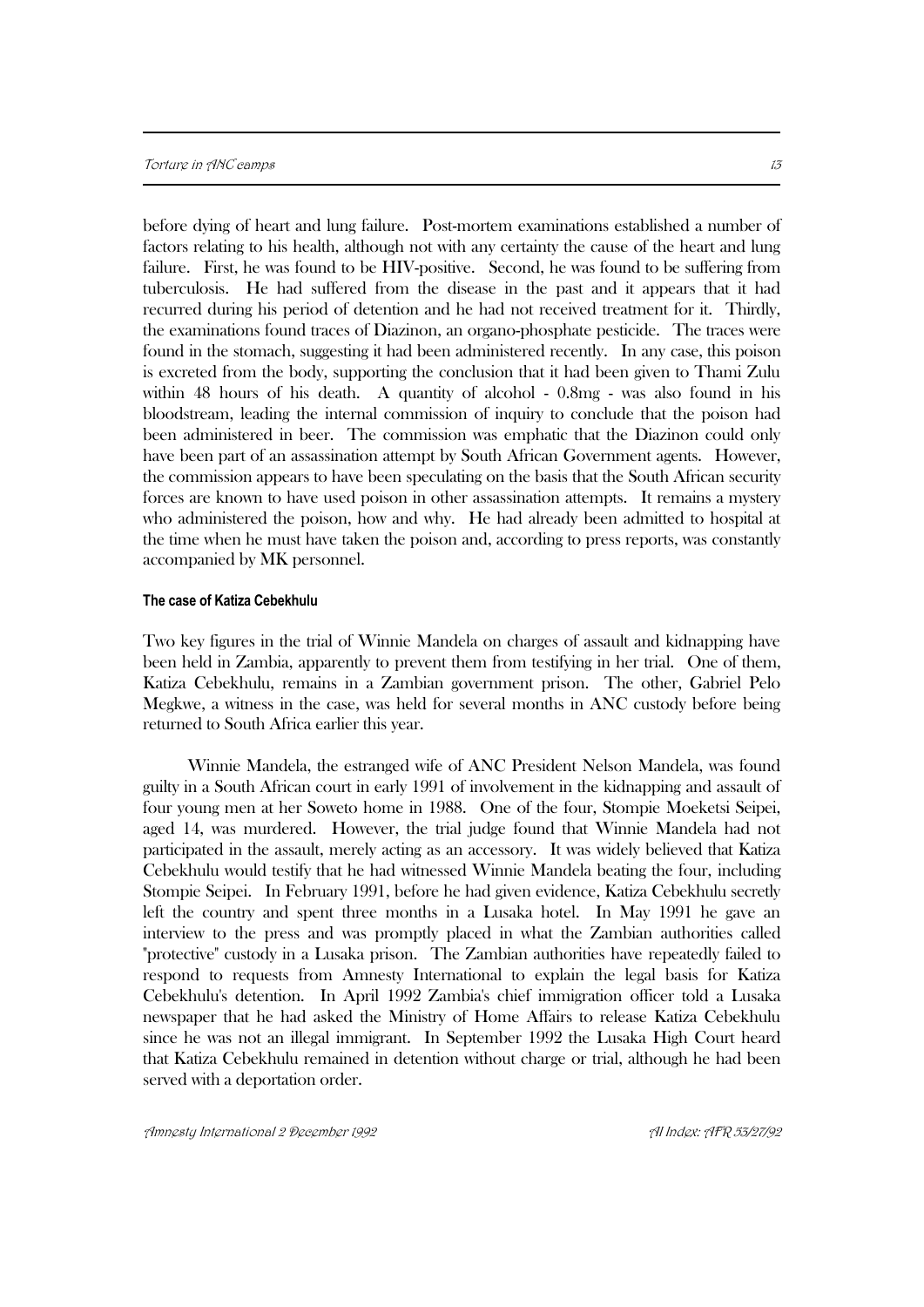# Tanzania

Morogoro in Tanzania was for many years the headquarters of the ANC in exile. Even after the headquarters moved to Lusaka in the early 1970s, Morogoro remained an important ANC centre with refugee settlements at nearby Mazimbu and Dakawa, the former also the site of the Solomon Mahlangu Freedom College (SOMAFCO). These camps were also used for detention of prisoners who were on occasions tortured there. These did not function as prisons in the same sense as Quatro in Angola. Long-term prisoners were transferred to ANC prisons in other countries, or on occasions held in Tanzanian government prisons. However, there are credible reports that prisoners in the early stages of their detention at Dakawa or Mazimbu were severely beaten or tortured in other ways.

An early case which was drawn to Amnesty International's attention was that of an 18-year-old who twice left Mazimbu without authorization in the early 1980s. On both occasions the Tanzanian police returned him to the camp authorities. On the second occasion he was placed in the camp prison and beaten. An official of the Tanzanian Ministry of Home Affairs intervened to have the young man transferred to Ukonga Prison in Dar es Salaam where he was detained under the country's immigration law.

Later accounts from Mazimbu, referring to 1986 and 1987, allege that security officials beat prisoners with bicycle chains and electric cables, sometimes on the soles of the feet. In testimony to the ANC's internal commission of inquiry, a former prisoner at Mazimbu alleged that in 1986 he had witnessed a prisoner in his cell die as a result of torture.

Sam Mngqibisa (travelling name Elty Mhlekazi) was twice detained by, or at the behest of, the ANC security department. In 1979, when he was an MK soldier, he was arrested and handed over into the custody of the Zimbabwe People's Revolutionary Army (ZIPRA) in Lusaka, Zambia. Apparently his offence was one of insubordination as he questioned aspects of the political education he received. After the pre-independence political settlement in Zimbabwe, other prisoners of ZIPRA were returned to their own country and Sam Mngqibisa was released.

In 1984 he left MK but remained an ANC member. In January 1991, while living in Tanzania and working as a plumber, he was again detained by the security department. Sam Mngqibisa was handed over to the security department - known as the "Public Relations Office" - by the Tanzanian settlement commandant at Dakawa, whom he had approached for protection. The security officials detained him at the Ruth First centre, Plot 18, Dakawa Camp, and questioned him about his friendship with some of those who had taken part in the 1984 mutiny. Previously, he had been threatened because of his involvement in publicizing allegations that ANC officials had sexually abused young women refugees. He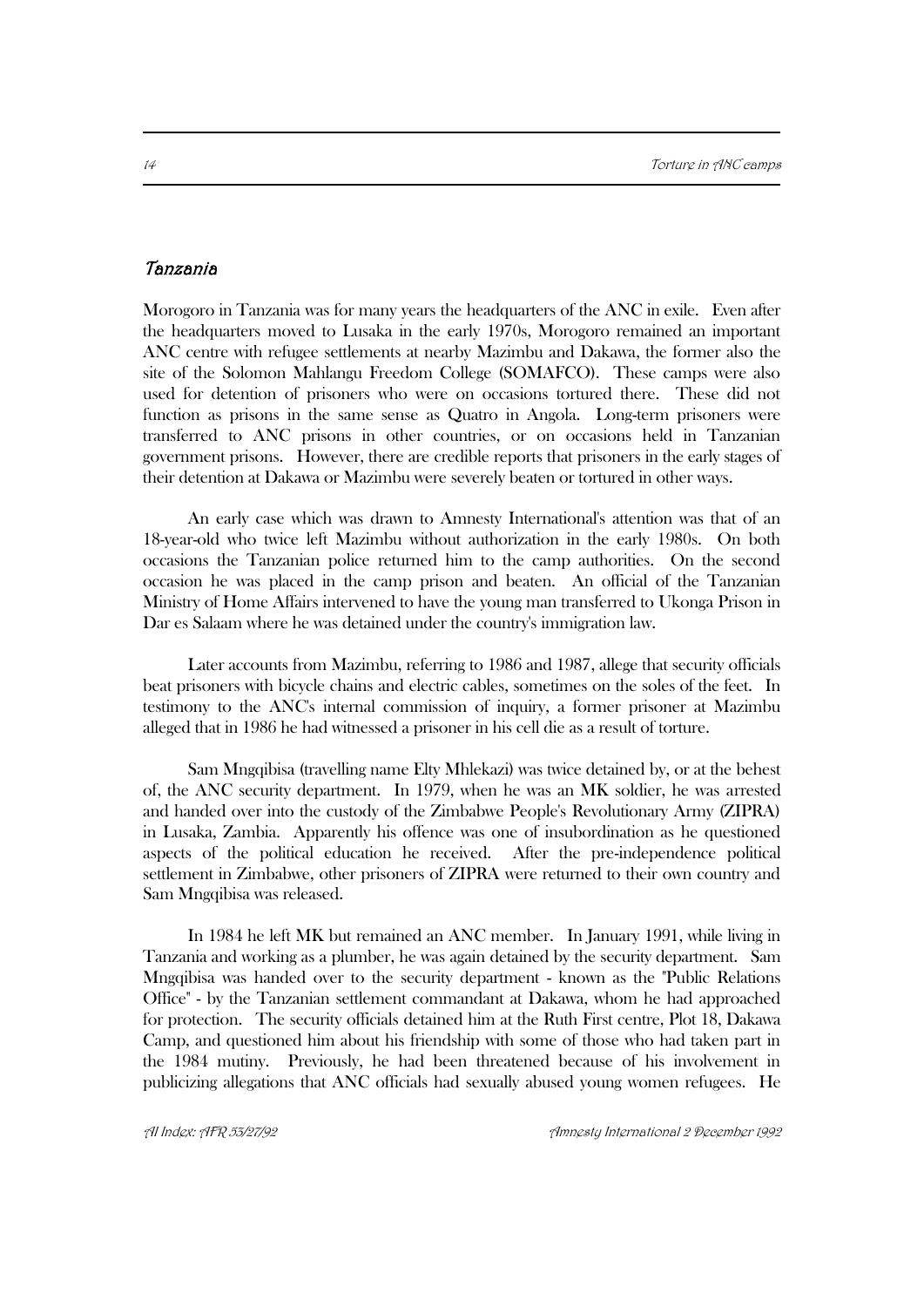was held incommunicado in a cell two and a half by two metres, with a plastic bucket for a lavatory and filthy blankets. After two weeks he escaped, resigned from the ANC and placed himself under the protection of the UNHCR.

On 10 June 1991 a Tanzanian Field Force unit in Dakawa arrested 10 ANC members and handed them over to the ANC security department. They were held at Plot 18, Dakawa Camp, where some of them were allegedly beaten with steel rods by ANC and Tanzanian security personnel. Five of those detained, including Lungisani Mabaso and Bongani Ntshangase, were released from the office of the Tanzanian Prime Minister on 1 August 1991. Five others remained in detention and their present whereabouts are not known to Amnesty International. They are: Justice Gumbi, Albert Bhengu, Terror Wonder, Schaft Lwane Khoza and George Kitseng.

Despite the direct involvement of the Tanzanian authorities, they have not responded to Amnesty International's request for information about the case.

## Uganda

After the ANC was obliged to leave its bases in Angola in 1988, Uganda became the organization's main centre of operations in exile. Many of the prisoners held at Quatro camp since the 1984 mutiny were released and transferred to Dakawa camp in Tanzania. Other Quatro prisoners remained in custody and were transferred to Bukoloto camp in Mukono District, north-east of the Ugandan capital, Kampala.

Former prisoners in Bukoloto described about 60 prisoners being held in the camp. Most agree that the conditions there were a considerable improvement on those in Quatro. In particular, food and sanitary conditions were better. However, some beatings of prisoners continued. Many former prisoners describe how Brendon Khotso (Porco) was twice beaten by guards until he nearly died. A prisoner named Le Roux also appears to have been severely beaten, although some other accounts of beatings are more difficult to substantiate.

#### Zimbabwe

The ANC has never had military bases in Zimbabwe, nor a substantial presence of any sort in the country. Thus, to Amnesty International's knowledge, the organization has not held prisoners there. However, in one instance the Zimbabwean courts accepted evidence that an ANC official took part in the torture of a prisoner in the custody of the Central Intelligence Organization (CIO).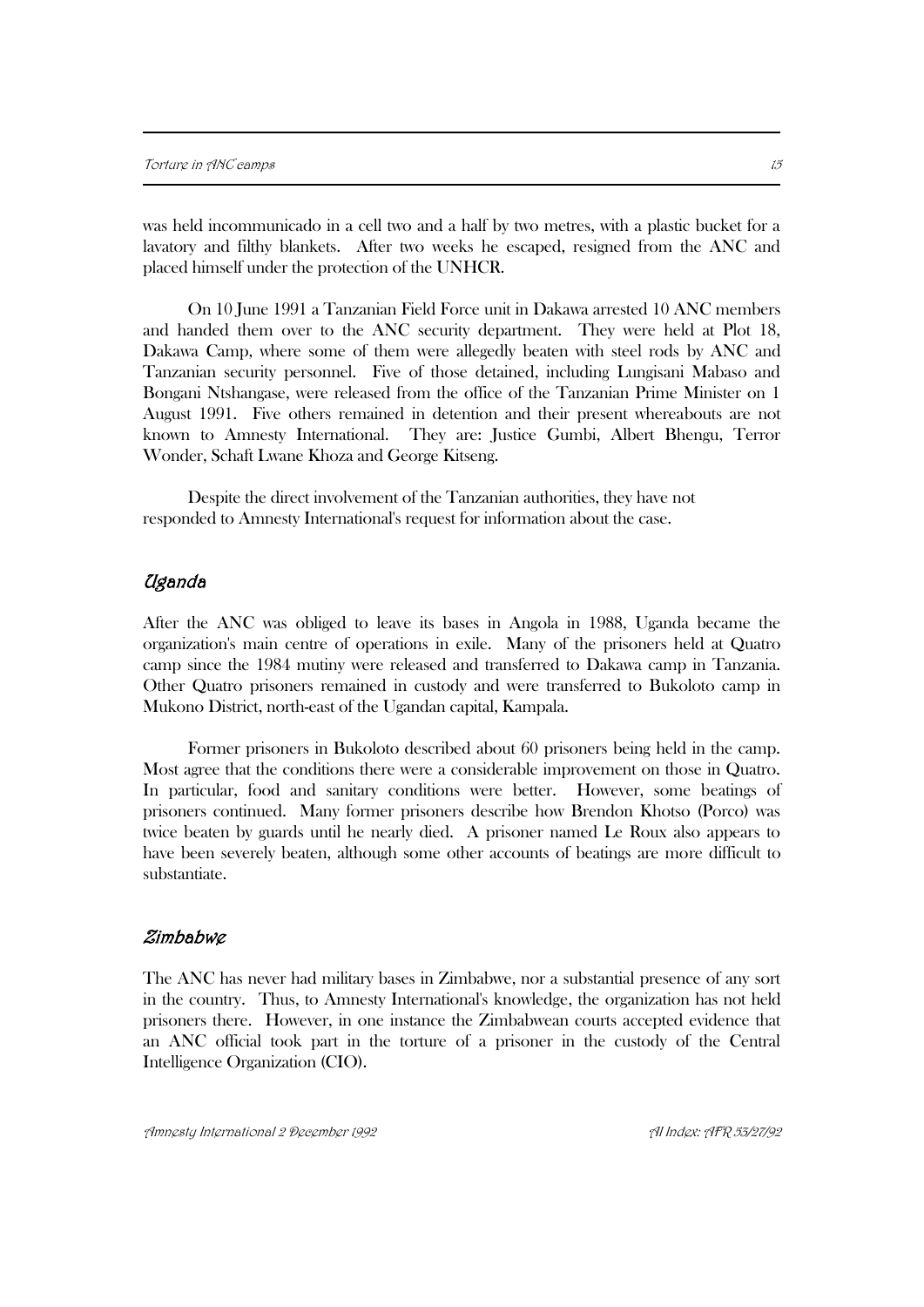Odile Harington was an agent of South African military intelligence who was sent to Zimbabwe to infiltrate the ANC and send back plans of the organization's buildings in Harare. She was detected, arrested by police and interrogated by the CIO. At her trial before the Zimbabwe High Court in November 1987 Odile Harington testified that she had been tortured before February 1987 at a place called Daventry House, while she was being held at Mabelreign police station in Harare, and after May 1987 at the CIO detention centre in Goromonzi. She described repeated sexual assaults, severe beatings, burnings with cigarettes and other humiliating treatment. She alleged that when she was tortured at Daventry House the ANC official who had been her superior took part. According to her testimony, the ANC official beat her on the soles of the feet with a hosepipe and half-drowned her by ducking her head repeatedly in a container of water. This evidence was not challenged in court. Chief Justice Dumbutshena cited her torture in mitigation when he reduced her sentence on appeal.

The Zimbabwean authorities have apparently taken no further steps to investigate Odile Harington's allegations of torture and no action appears to have been taken against either the CIO or the ANC official involved.

## Dangers facing former ANC detainees - the case of Sipho Phungulwa

The issue of most urgent concern to former prisoners of the ANC is their own physical protection from attacks by ANC supporters in the townships of South Africa. The problem has been aggravated by the past failure of the ANC leadership to account fully for the behaviour of its security department and by the frequent public denunciation of former prisoners as agents of the security forces. First, many of those imprisoned and tortured were clearly not agents of the South African state. Secondly, their torture would in any event not have been justified. And thirdly, blanket denunciation of former prisoners in this way is an open invitation to ANC supporters to commit acts of violence against them. Such denunciations are not justified by inflammatory statements emanating from some former prisoners, such as Patrick Hlongwane of the Returned Exiles Committee who is reported to have threatened ANC leaders with assassination.

Mwezi Twala, a member of the mutineers' Committee of Ten in 1984 and leader of the Returned Exiles Coordinating Committee (RECOC), has received frequent death threats, been evicted from his home by ANC activists and forced to live in hiding. Bongani Ntshangase, who was imprisoned without explanation in Tanzania in 1991, returned to South Africa and became a member of the Returned Exiles Committee. On 21 May 1992 he was shot dead by unidentified assailants in Msinga, Natal. The best documented case was the killing in June 1990 of Sipho Phungulwa in Umtata, Transkei, allegedly by named ANC officials.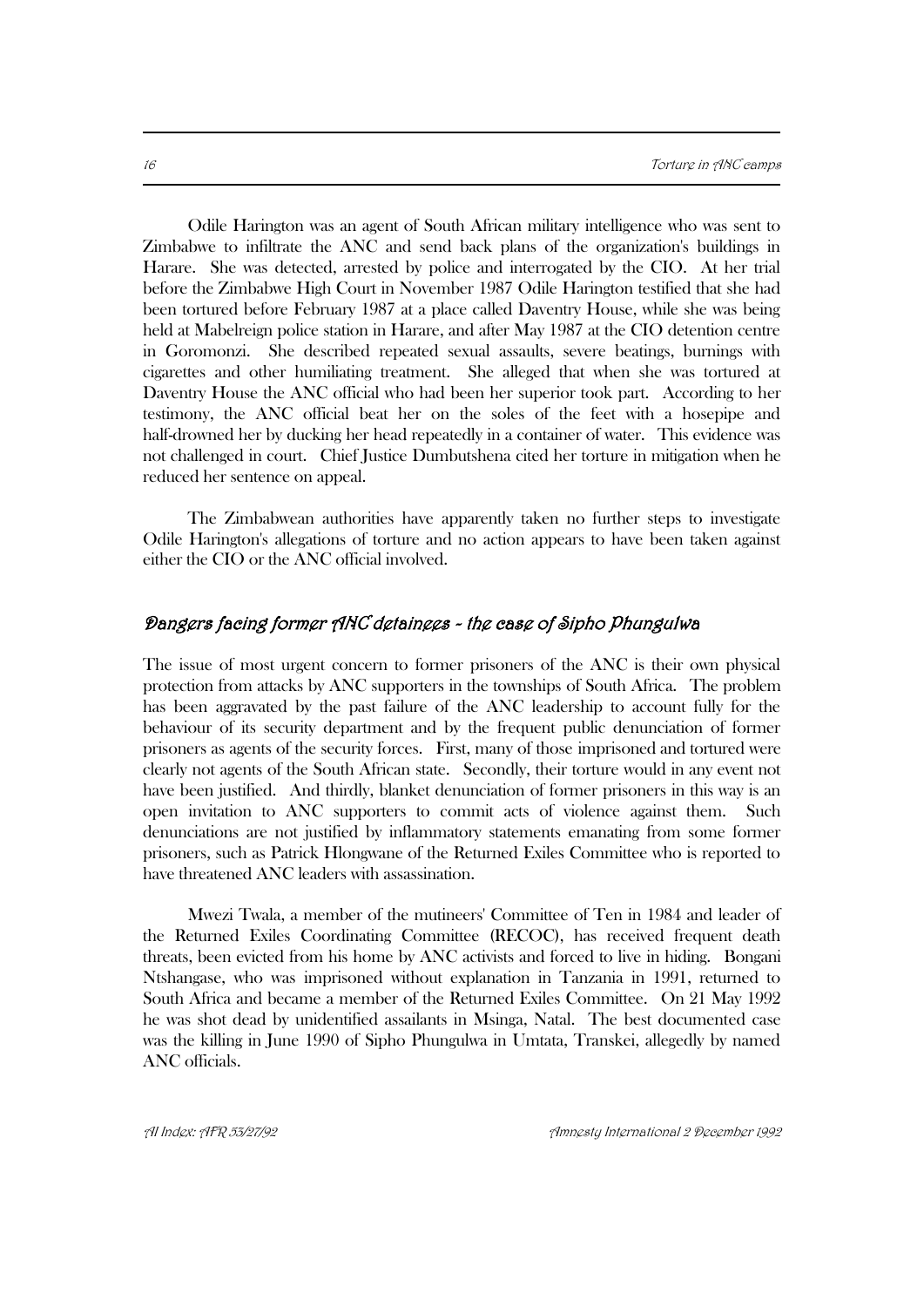Sipho Phungulwa had taken part in the 1984 mutiny in Angola and been imprisoned in Quatro camp. He returned to South Africa in April 1990 and was a founding member of RECOC, with Mwezi Twala, Nicholas Dyasop and others. Sipho Phungulwa, in common with many of the former prisoners at this stage, was still sympathetic to the political aims of the ANC. On a visit to his home area of Transkei, Sipho Phungulwa paid a visit to the ANC office in Umtata with Nicholas Dyasop. According to Nicholas Dyasop's testimony the two were kept waiting in the office and kept under constant surveillance. When they left and took a taxi they were followed by two men in a beige Peugeot 504 car, one of whom had been watching them in the ANC office. When they got out of the taxi one of the men shot at them with a Scorpion pistol, killing Sipho Phungulwa, but missing Nicholas Dyasop, who escaped.

The nominally "independent" homeland of Transkei has been aligned with the ANC since a military coup in 1989 which brought General Bantu Holomisa to power. Nicholas Dyasop was able promptly to identify the assailants to the Transkei police. There were also several other witnesses to the shooting, as well as ballistic evidence. Yet it was months before the police properly interviewed Nicholas Dyasop. It was only in November 1991, nearly 18 months after the killing, that two men were arrested, charged and released on bail. The two have not yet been brought to trial.

According to a recent report in a South African newspaper, Transkei police are obliged to consult the ANC leadership in Umtata before arresting any ANC member on a criminal charge. The report in the *City Press* cites a directive circulated in April 1992 by the office of the Transkei Commissioner of Police, General Smuts Spambo, and signed by the deputy chief of the Criminal Investigation department, Brigadier Ngubenkomo. The directive instructs Transkei police to consult an MK liaison officer before carrying out an arrest. The police have denied the truth of this report, but the Sipho Phungulwa case underlines the fear of many returning former prisoners that ANC officials in Transkei enjoy immunity, both from their own organization and from the local authorities, for any abuses that they may commit.

## Code of conduct

A major problem in enforcing respect for human rights by ANC security officials has been an ambiguity over what legal standards they are expected to abide by. In practice governments which have hosted ANC military or refugee facilities have ceded virtually all authority over them to the ANC. Thus, neither the UNHCR nor the host government has been prepared to exercise any effective role in protecting South African refugees who are seen to fall under the ANC's authority. This report has mentioned cases of ANC members in both Zambia and Tanzania who have sought the protection of the state, only to be handed over into ANC custody. In the case of Sipho Mbeje, which was described above, the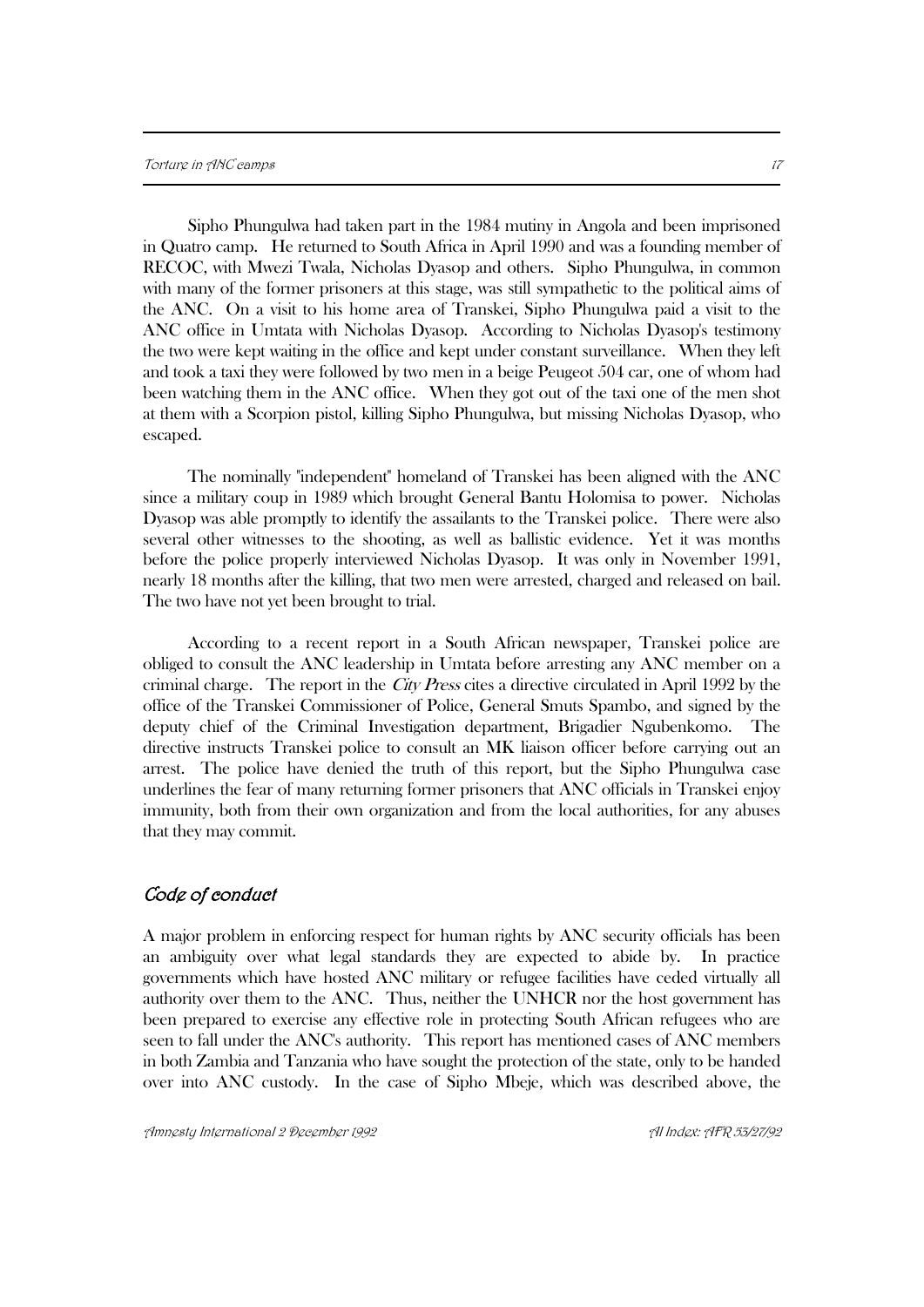Zambian judiciary and the UNHCR did intervene, but this was over the imprisonment of four men who had already resigned from the ANC. Even so no criminal sanctions were brought against ANC security officials for assault or kidnapping of the four.

In 1980, the ANC's then president, Oliver Tambo, signed a declaration pledging the ANC's adherence to the Geneva Conventions. Article 3 of the Geneva Conventions which governs non-international conflicts - known as Common Article 3 because it is the same in each of the four conventions - contains an absolute prohibition on murder, torture and humiliating and degrading treatment. Given the ANC's public adherence to these standards, these can be used as a yardstick for measuring its subsequent behaviour.

However, there appears until 1985 to have been no internal legal guidelines for the treatment of prisoners. In that year the ANC's consultative conference in Kabwe, Zambia, adopted a code of conduct which was intended to guide the behaviour of members, including security officials. The code states:

- "...if we fight for justice in our land, we must ensure at all times that justice exists inside our organisation - our members, the people of South Africa and the world must know and feel that for us justice is not merely an ideal but the fundamental principle that governs all our actions.
- "Accordingly, we must at all times act justly in our own ranks, train our people in the procedures of justice and establish the embryo of the new justice system we envisage for a liberated South Africa."

In a section governing methods of investigation of crimes, the code states unambiguously:

"Torture or any form of cruel, inhuman or degrading treatment of a detainee or a person on trial is forbidden."

However, with less clarity it also states:

"Intensive methods of interrogation shall be permissible only in extraordinary circumstances and under proper authorization and strict supervision by the highest political authority in the area."

The code does not explain what is meant by "intensive methods" nor what are the "extraordinary circumstances" in which they might be permissible.

However, the greatest weakness of the code appears to have been in its enforcement. It creates the post of "Officer of Justice", who has responsibility for maintaining principles of legality, supervising investigations and ensuring the protection of prisoners from torture or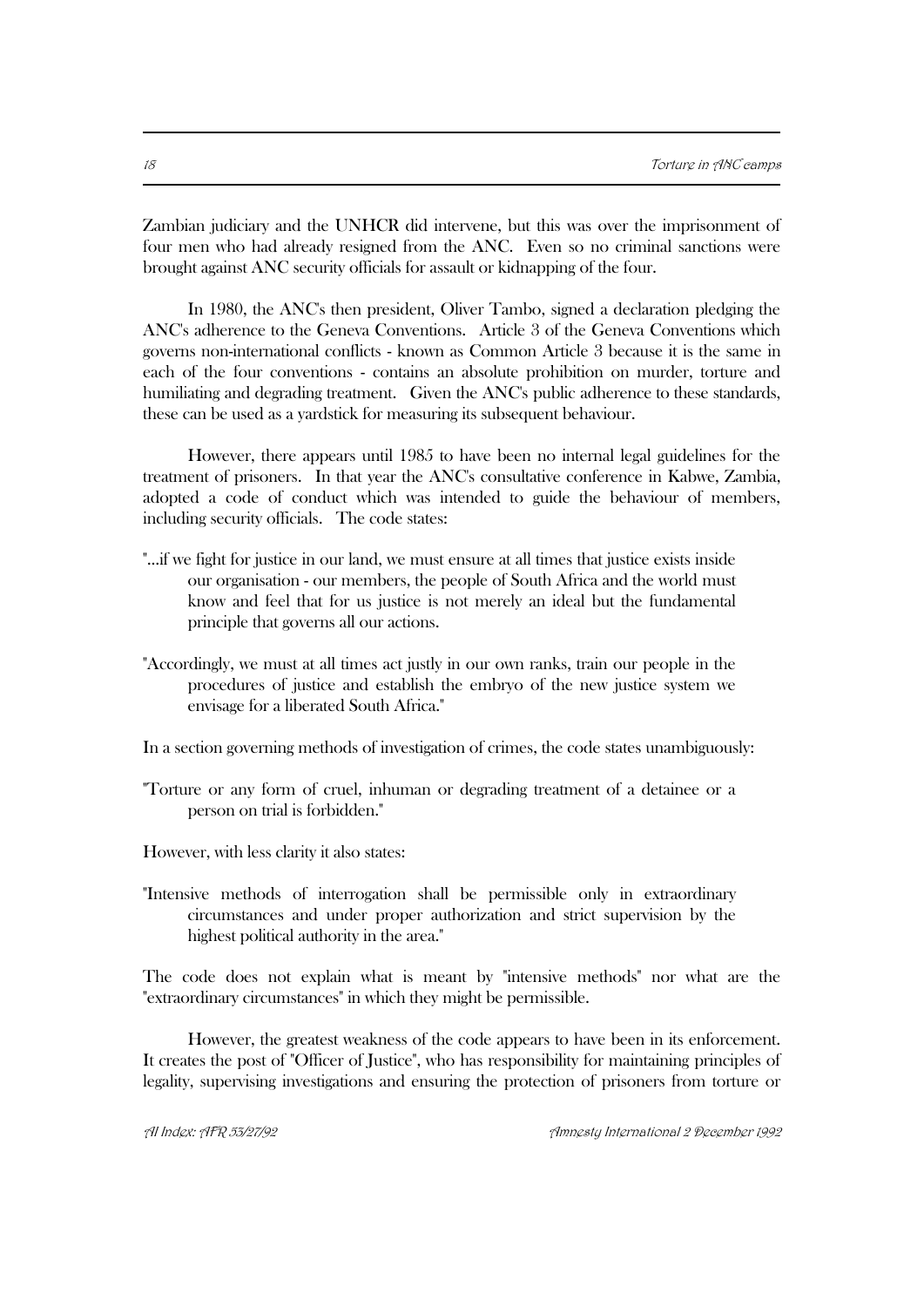ill-treatment. Yet the continuing ill-treatment of prisoners after the introduction of the code of conduct suggests that the Officer of Justice has been ineffective. In any case, it is difficult to see how a single individual could have effective responsibility for monitoring detention centres in three or four different countries at any one time.

The person who held the post of Officer of Justice, Zola Skweyiya, told the ANC's internal commission of inquiry into abuses that the security department had consistently blocked him from carrying out his work effectively. For example, despite repeated requests on his part he was never given access to Quatro prison.

Nor do there appear to have been effective steps to train security personnel in the standards required of them by the code of conduct or by international human rights instruments or to discipline them for breaches of the code. The internal report on the Thami Zulu case refers to the imprisonment of one security official for five years, but Amnesty International has no direct knowledge of any case in which security officials have been disciplined for acts of torture or ill-treatment. Indeed, it was striking that witness after witness at the ANC's internal commission of inquiry named those responsible for their torture and identified them as still working for the security department at the ANC's Johannesburg headquarters.

## Commission of inquiry

In September 1991 ANC president Nelson Mandela announced the establishment of a commission of inquiry to look into allegations of abuses committed against the organization's prisoners. The creation of the commission was prompted by the return to South Africa in August 1991 of 32 exiles who alleged that they had been tortured while they were prisoners of the ANC. The focus of the inquiry was on those 32 cases, although its investigations ranged more broadly.

The commission did not begin hearing evidence until March 1992. It was chaired by Advocate Louis Skweyiya SC, a Durban lawyer who is an ANC member. Another member of the commission, Bridget Mabandla, is also a member of the ANC, but the third commissioner, Advocate Gilbert Marcus, is a Johannesburg human rights lawyer who is not an ANC member.

An independent, non-ANC advocate, Elna Revelas, was appointed as counsel to investigate and lead evidence from complainants. An ANC official, Dali Mpofu, was secretary to the commission. His appointment could have seriously compromised the perceived impartiality of the commission because of his close personal association with Winnie Mandela, who had been found guilty of involvement in the abuse of teenage political activists. However, Dali Mpofu ceased his association with the commission before it began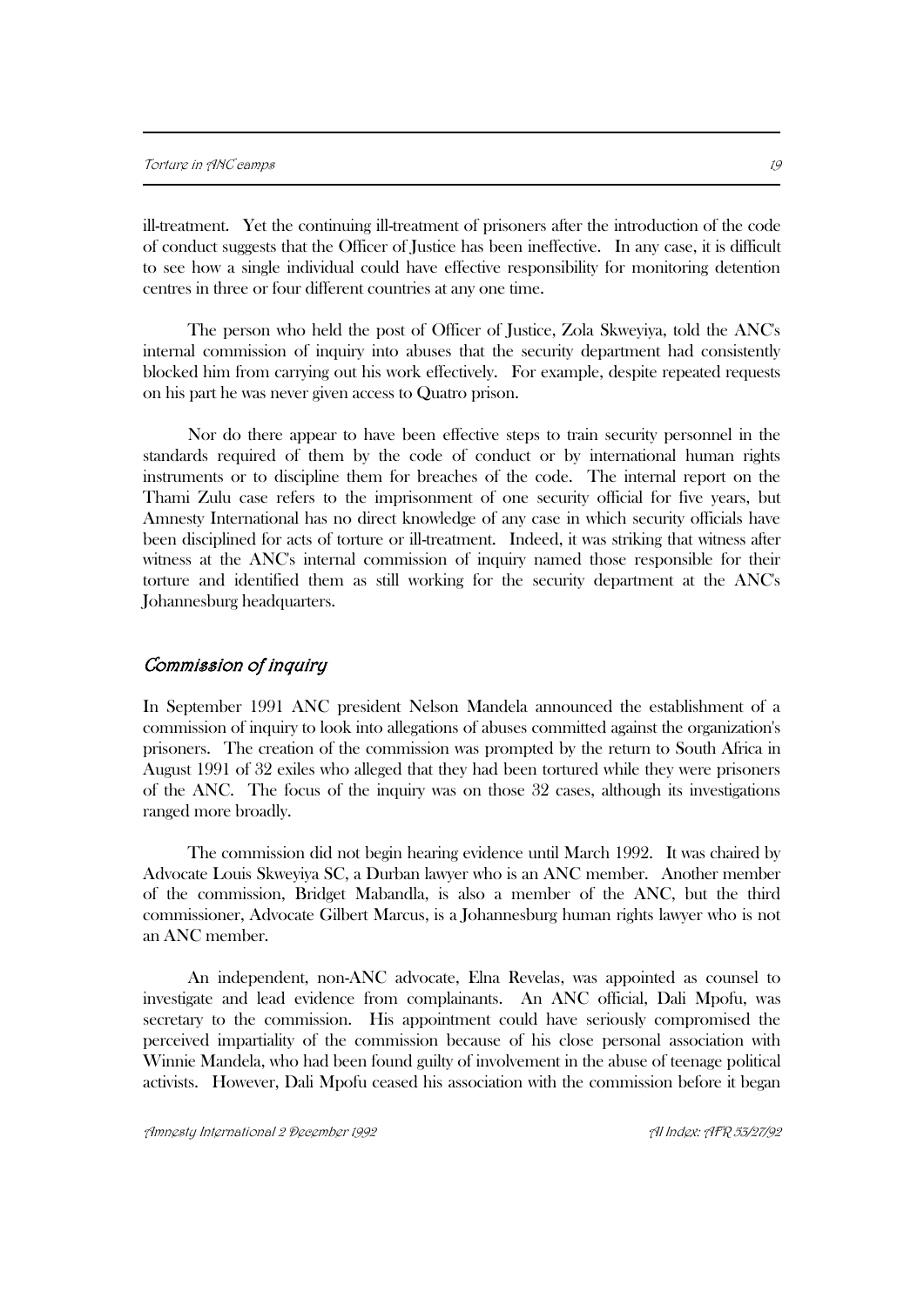its hearings and his role did not affect public perceptions of the investigation. However, his removal contributed to another problem, which was the lack of resources at the commission's disposal. The commission had no secretariat after Dali Mpofu's removal and no investigative team beyond Advocate Revelas and her instructing attorneys. The result was that the commission's lawyers had to spend much of their time making practical and logistical arrangements for the hearings, with inevitable consequences for the thoroughness of their other preparations.

The fact that two out of the three commissioners were ANC members had serious consequences for the way the inquiry was perceived, both by former prisoners of the ANC and by the public. Many former prisoners of the ANC told Amnesty International that they would not attend the inquiry because they did not trust that it would be impartial and feared for their own safety if they testified against members of the security department. It is no reflection on the integrity of the commissioners to conclude that this perception was understandable.

Commission hearings were to be in private. The rationale for this was that confidentiality was the only means available to the commission to protect witnesses. It was also argued that since the commission had no legal powers to compel witnesses to attend, ANC officials would refuse to testify unless they were guaranteed confidentiality. The commissioners would submit a report of their findings to the president of the ANC, Nelson Mandela, who would be obliged to publish it, although with the identities of individuals concealed.

The commissioners explained to an Amnesty International representative that their position was analogous to that of an internal inquiry in the legal or medical professions, where it is accepted that members of a professional tribunal are themselves lawyers or doctors - and that evidence will be heard *in camera*. Yet Amnesty International considers that the nature of the offenses being investigated and the character of the ANC constitute a situation far more analogous to that faced by a government when it is required to investigate allegations of abuse by its security forces. Officials of politically impartial human rights bodies in South Africa informed Amnesty International that they would have been willing to establish a genuinely independent commission of inquiry had they been approached by the ANC. Such an investigation would have carried greater credibility than the ANC's commission, and would also have provided a favourable contrast to other well-publicized inquiries which were being conducted concurrently. The US-based International Freedom Foundation engaged a Durban advocate, Robert Douglas SC, to conduct a public inquiry into ANC abuses, yet this was premised upon political opposition to the ANC. The German-based International Society for Human Rights (ISHR) was also engaged in investigating ANC abuses. The chairman of the Durban-based Returned Exiles Committee, Patrick Hlongwane, informed Amnesty International that he was under instructions from the ISHR not to testify before the ANC commission of inquiry.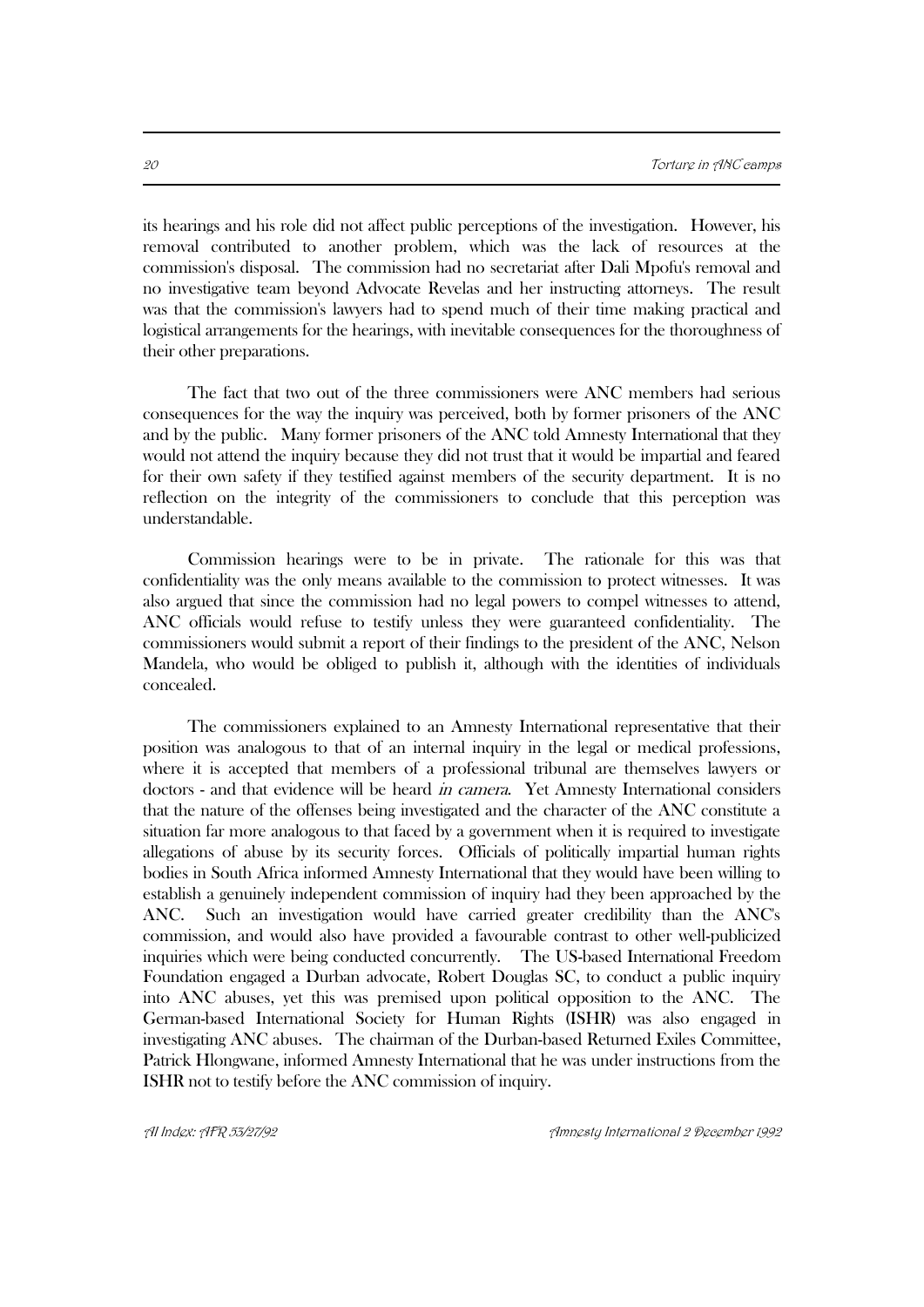The terms of reference of the ANC commission were to investigate complaints lodged by former detainees held by the ANC relating to:

"... The Conditions of their detention

"... The allegations of their maltreatment

"... The complaints about their loss or destruction of their properties."

The weakness of these terms of reference is threefold. First, the commission was only empowered to investigate complaints submitted by complainants with first-hand experience of abuse. It had no authority to initiate inquiries into other cases of abuse which were not the subject of a complaint. Second, and related to the first, the commission could not investigate deaths of prisoners, whether by execution or as a result of torture or poor prison conditions. Since it could investigate "their maltreatment" - that is the maltreatment of the complainants - this by definition excluded those who had been deprived of the right to life. Thirdly, the commission could not investigate the reasons behind the detention of prisoners by the ANC. Yet one of the main grievances expressed by former prisoners was the blanket denunciation of them as agents of the South African police or military. In the highly charged and violent atmosphere of the South African townships today, denunciation as a police agent could be tantamount to a death sentence.

The commission heard evidence at two sessions in March and August 1992. An Amnesty International representative attended most of the August session as an observer. About 16 former ANC prisoners testified before the commission, including some who were associated with the Returned Exiles Committee and the Returned Exiles Coordinating Committee, both of which had a stated policy of not cooperating with the commission. A number of senior ANC officials also testified. The commission submitted its report to the ANC president, who made it public in October 1992.

Amnesty International concluded that the commissioners made every attempt to conduct their investigation fairly and impartially. However, the fundamental flaws in the composition and terms of reference of the commission, combined with its lack of resources, damaged its credibility.

The report of the commission of inquiry is a strongly-worded indictment of the conduct of the ANC security department. It asserts unequivocally that torture and ill-treatment of prisoners was widespread. The report rules out the possibility that the issue of what happened in the prison camps was merely an invention of the ANC's enemies:

Amnesty International 2 December 1992 AI Index: AFR 53/27/92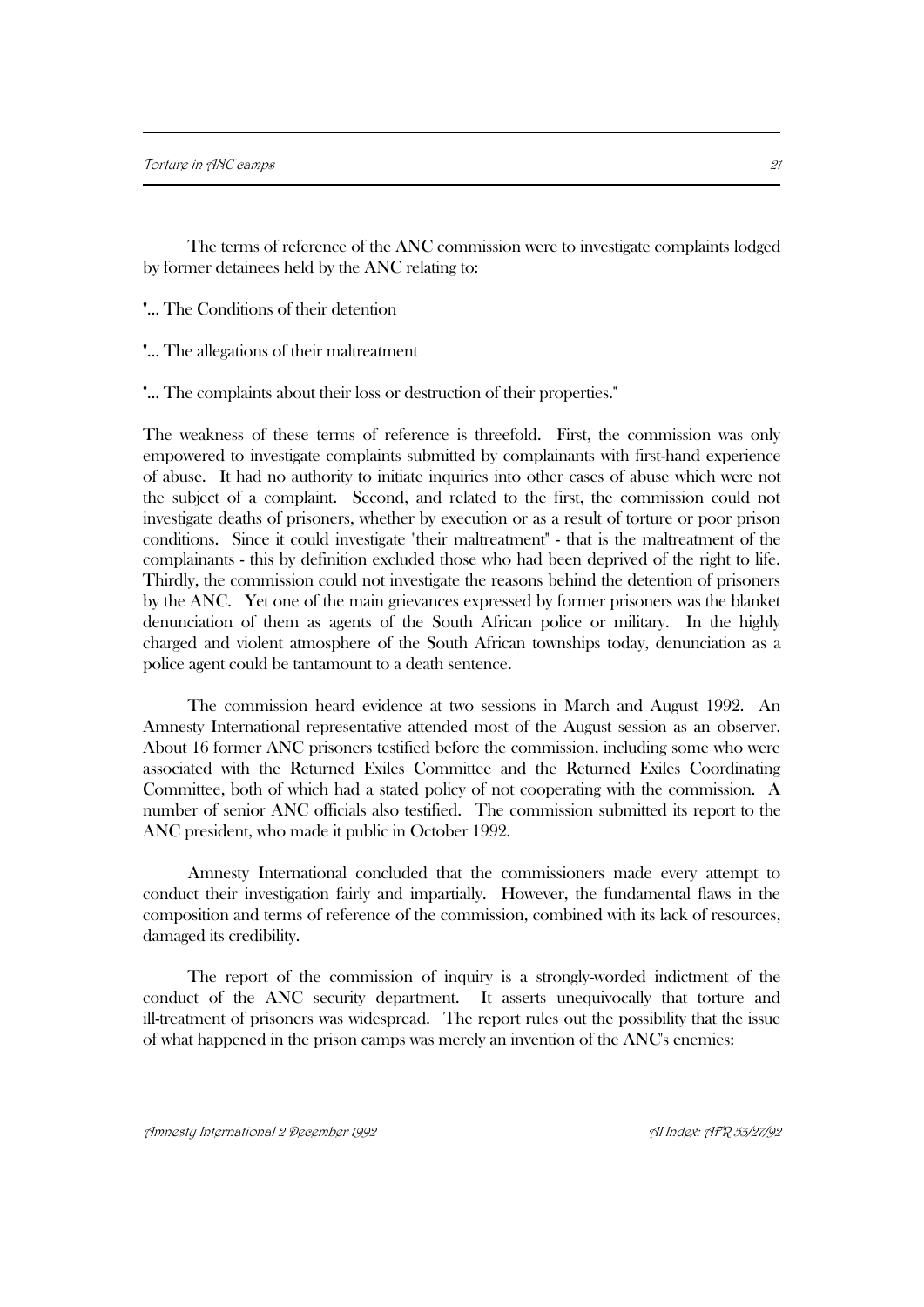"A striking feature of the evidence presented to the Commission was its consistency. The experience of the former detainees was depressingly similar, varying only in degree of severity. The witnesses who testified included persons loyal to the ANC and those who were hostile to the ANC. It included persons convicted of crimes and those never charged. The periods of detention and the alleged reasons therefor varied markedly. Yet, the same practices and names cropped up over and over again. We rule out the possibility of collusion or fabrication."

The report has several weaknesses, however, most of them related to the commission's restrictive terms of reference. Thus, the report does not cover the issue of killings and "disappearances" of prisoners. It does not assign individual responsibility for abuses, nor does it analyze the chains of command within the security department and MK, and between these bodies and the ANC leadership, in order to establish political responsibility for what went on in the camps. Also, although the report offers a strong and accurate description of conditions in Quatro, its coverage of other places of detention is less thorough. The latter weakness was probably a consequence of the lack of resources given to the commission to conduct its investigations.

However, the commissioners have also explicitly acknowledged the limitations of their own inquiry. The report contains a lengthy discussion of how witnesses were frightened to come forward because the commission was not seen to be sufficiently independent of the ANC. One of the report's principal recommendations is that a genuinely independent investigative body be set up to look into killings and "disappearances".

The report comments:

"Some of the witnesses whom we saw have been brutalized and broken. Not only have they had to endure physical and psychological trauma, but their lives have been shattered by poverty, interrupted education and disability. Yet, despite the ordeals that they have endured, most are without rancour. They seek, in the main, simple justice: a recognition that they have been wronged and assistance to rebuild their lives."

The commissioners recommend that those detained without charge by the ANC should have the allegations against them withdrawn and should receive an unequivocal apology. The ANC should provide financial compensation, medical and psychological care and educational assistance to those who have suffered abuse.

The report recommends "the creation of an independent structure which is perceived to be impartial and which is capable of documenting cases of abuse" in order to investigate the many individual cases which were not submitted to the commission. It proposes that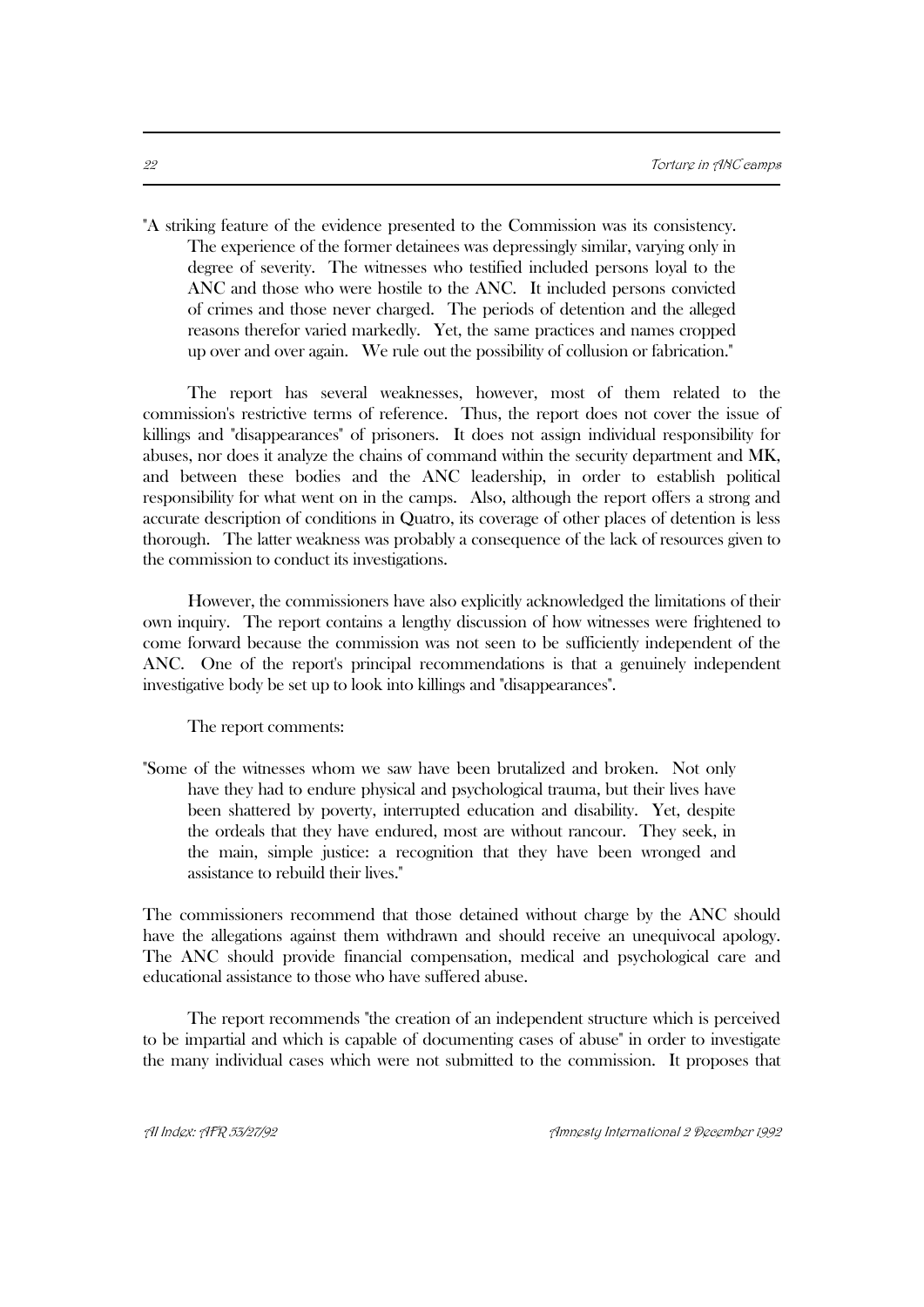this same independent structure should be responsible for investigating allegations of "disappearance" or killing.

The commissioners have submitted to Nelson Mandela a confidential list of members of the security department alleged to be responsible for ill-treatment of detainees. However, the report notes:

"It would be wrong, in our view, to limit responsibility to such persons. There are clearly persons in the senior ranks of the security department who were responsible for the situation in the camps and who should not escape the net of accountability. We consider this recommendation to be of the greatest importance, particularly in the light of the role that the ANC is likely to play in a future Government. No person who is guilty of committing atrocities should ever again be allowed to assume a position of power. Unless the ANC is prepared to take decisive action, the risk of repetition will forever be present. The best formula for prevention is to ensure that the perpetrators of brutality are brought to account and seen to be brought to account."

The ANC has been criticized in South Africa for failing to publish the names of those allegedly responsible for torture and other abuses. The role of the commission of inquiry, in common with most commissions investigating human rights abuses, was to establish whether such abuses took place and what was their nature. It was not an investigation of who was criminally responsible for abuses - it used a different and less exacting standard of proof. The ANC leadership has stated that it does not intend to publish the confidential list of names submitted to it by the commission before the named individuals have had an opportunity to give evidence before the independent body which will further investigate reports of human rights abuse. Clearly, in the present violent and highly-charged political situation in South Africa publicly identifying individual ANC members as "torturers" would place them at risk of political assassination.

Individual torturers should be identified, in order to ensure that they can hold no future position in the ANC or government security apparatus. Details of their cases should also be forwarded to the appropriate authorities in the countries where the abuses took place in order that they might be the subject of criminal investigation and, if appropriate, prosecution. However, these steps should only be taken after a thorough investigation which will allow the alleged human rights violators the opportunity to respond to the allegations against them.

Finally, the commissioners recommend the speedy publication of their own report, along with the reports of two other ANC commissions of inquiry, one into the death of Thami Zulu and the other, chaired by James Stuart, into the 1984 mutiny.